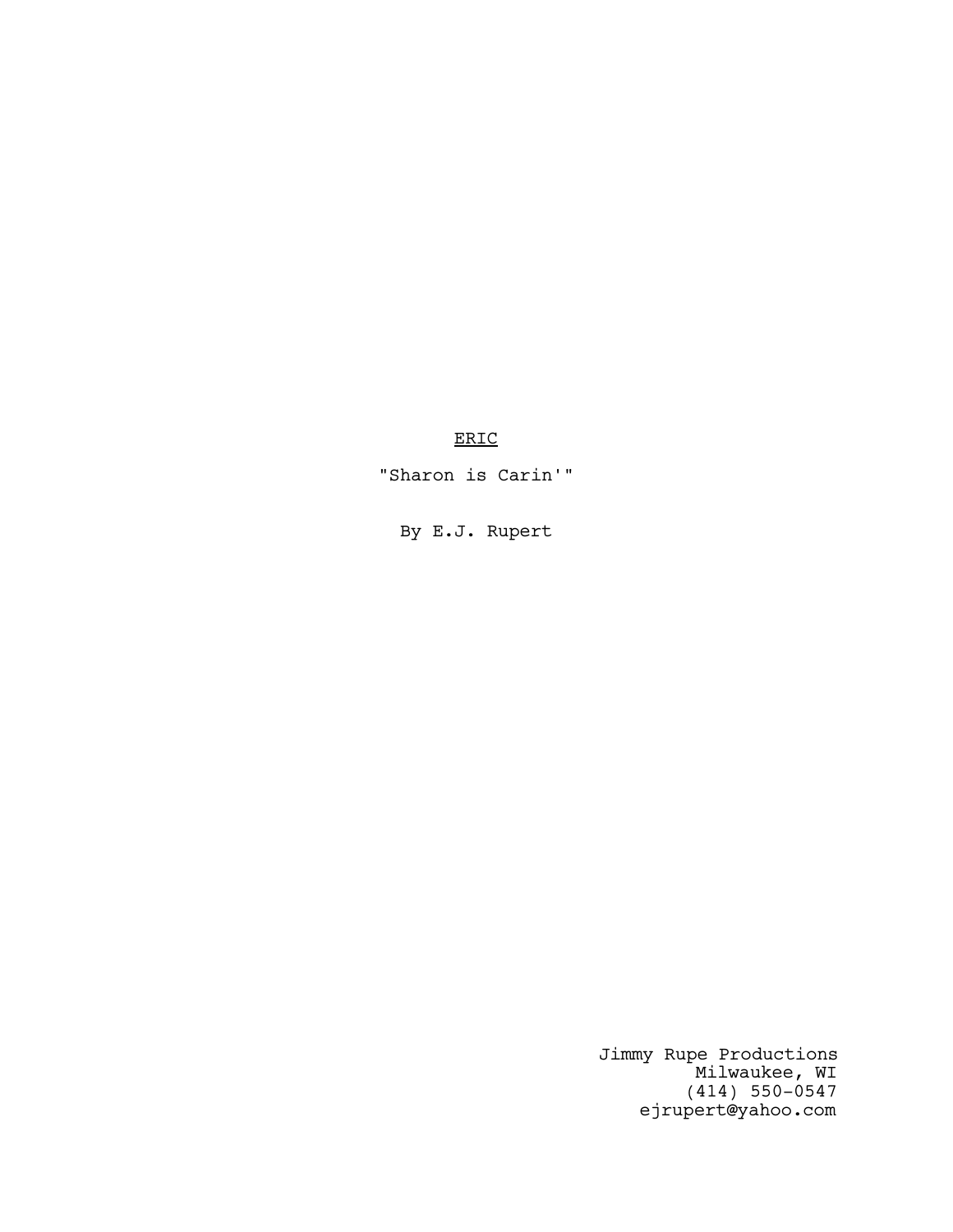INT. NELSON HOUSE - DINING ROOM - MORNING MATT JAMES, 40's, sits at the dining room table and opens a letter. MATT (reads aloud) "You may have already won a million dollars." He flips it to the other side. MATT (CONT'D) "...and we may have already garnished it." Great. SFX: His cell phone RINGS. MATT (CONT'D) (sotto voce) Hello? (pause) I told you not to call me here! (pause) I know, but it's too risky! (pause) Yeah, yeah, I miss you, too, but...Hold on, Eric's coming. His stepson, ERIC NELSON, 15, enters the living room. ERIC Morning, Matt! MATT (stammers) Oh, hey, Eric, great day, huh? ERIC Actually, yeah! I think today will be a great day. Where's Mom? MATT She left for work early. I'm on a call, though. ER<sub>TC</sub> Oh, sorry. Eric leaves the house. Matt continues on the phone. MATT (sotto voce) No, Rhonda doesn't know, either.

(MORE)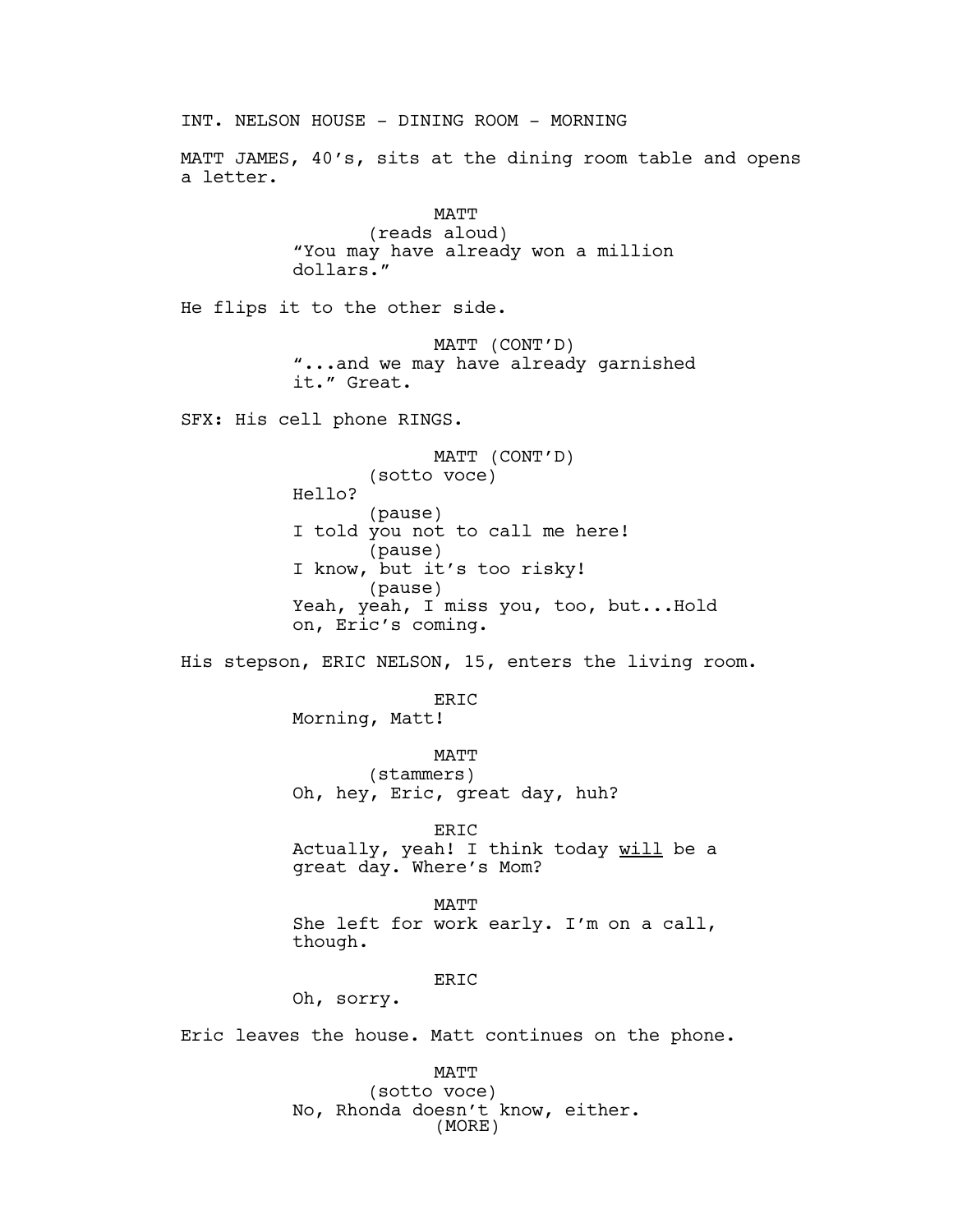INT. SCHOOL CAFETERIA - DAY

PRINCIPAL PETERS walks through the cafeteria filled with chattering students. He spots some kids with shifty eyes.

> PRINCIPAL PETERS You don't think I see you? There'll be no food fights on my watch today.

JACOB JACKSON, 17, stands up from afar.

**JACOB** (calls out) No what?

PRINCIPAL PETERS I'm not falling for that again, Jackson!

**JACOB** Fine, no food fright.

PRINCIPAL PETERS No, no food fight!

JACOB

"Food right"?

PRINCIPAL PETERS "Food fight"!

He pauses. He sighs, then opens up an umbrella and puts on a pair of goggles. The cafeteria of kids start throwing food at each other.

SFX: SPATTER of various food sounds!

MAUREEN WALKER, teens, wears a skimpy outfit and tries to take cover.

> JACOB (to another kid) Watch me make Maureen's shirt seethrough!

The following events happen in slow motion:

-- Jacob throws a water bottle.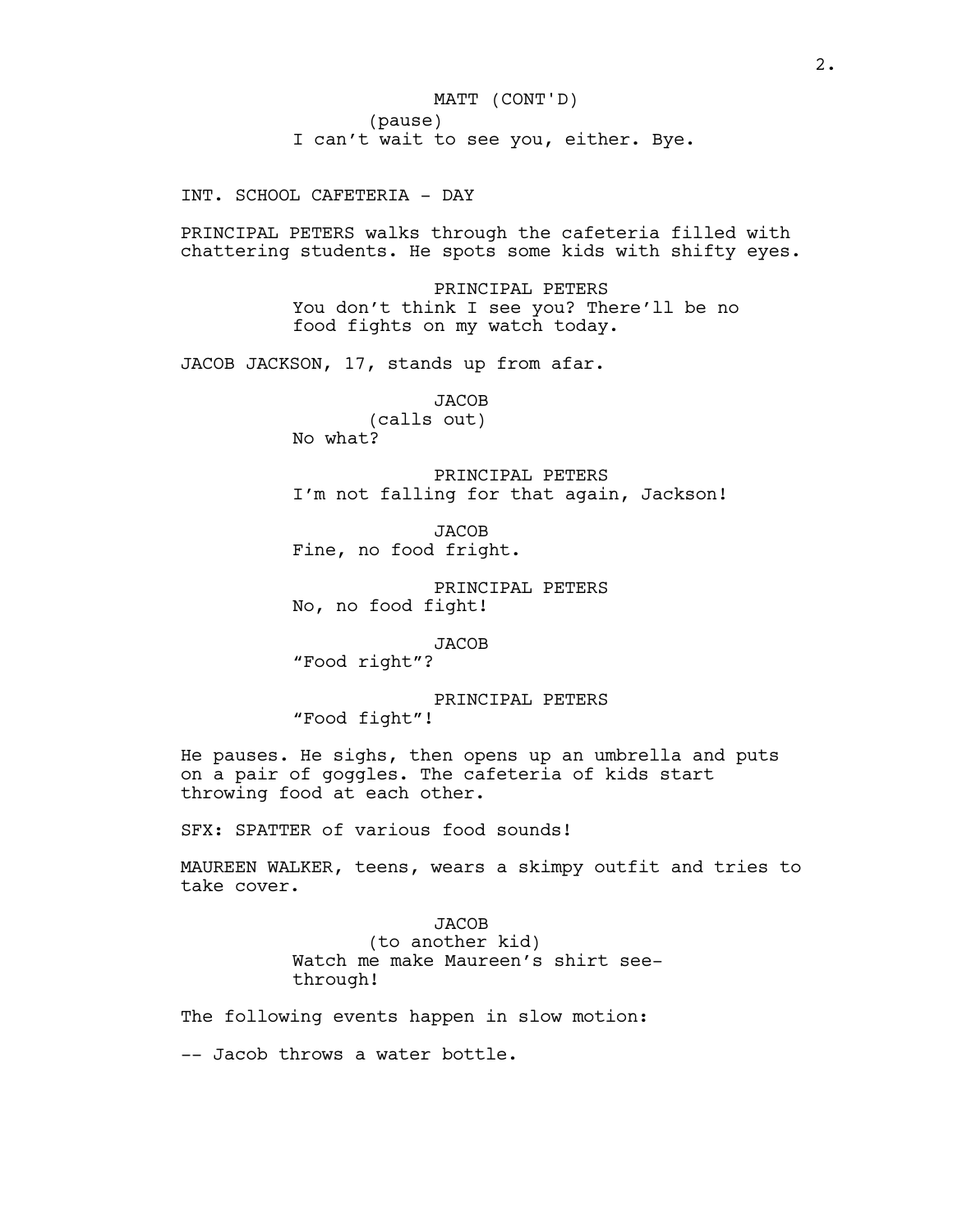-- Eric jumps in the crossfire, moving Maureen away from the water bottle. He simultaneously throws a cupcake in Jacob's direction but hits Peters instead.

END OF SLOW MOTION SEQUENCE

MAUREEN Eric, you saved me!

ERIC

No problem.

# PRINCIPAL PETERS (to Eric)

Oh yeah?

ERIC I didn't do it.

EXT. SCHOOLYARD - SAME

CONNIE McDOWELL, 15, sits under a tree and eats lunch with FRANKFURT the pig and WINSTON the snake.

CONNIE

All right, thanks for lunch, guys, but Winston, time for you to go home. Frankfurt, time for the locker for you.

#### FRANKFURT

Aw, man!

WINSTON See you guys at home!

FRANKFURT

(to Winston) Lucky you!

Winston crawls away. Connie walks with Frankfurt. Connie's boyfriend, DIMMEY ROBERTS, 15, sees them both, but Frankfurt appears as a plush toy, and Connie carries him.

DIMMEY

(calling out) Connie!

Connie walks inside the school building and to her locker. She puts Frankfurt in there. Dimmey catches up with her.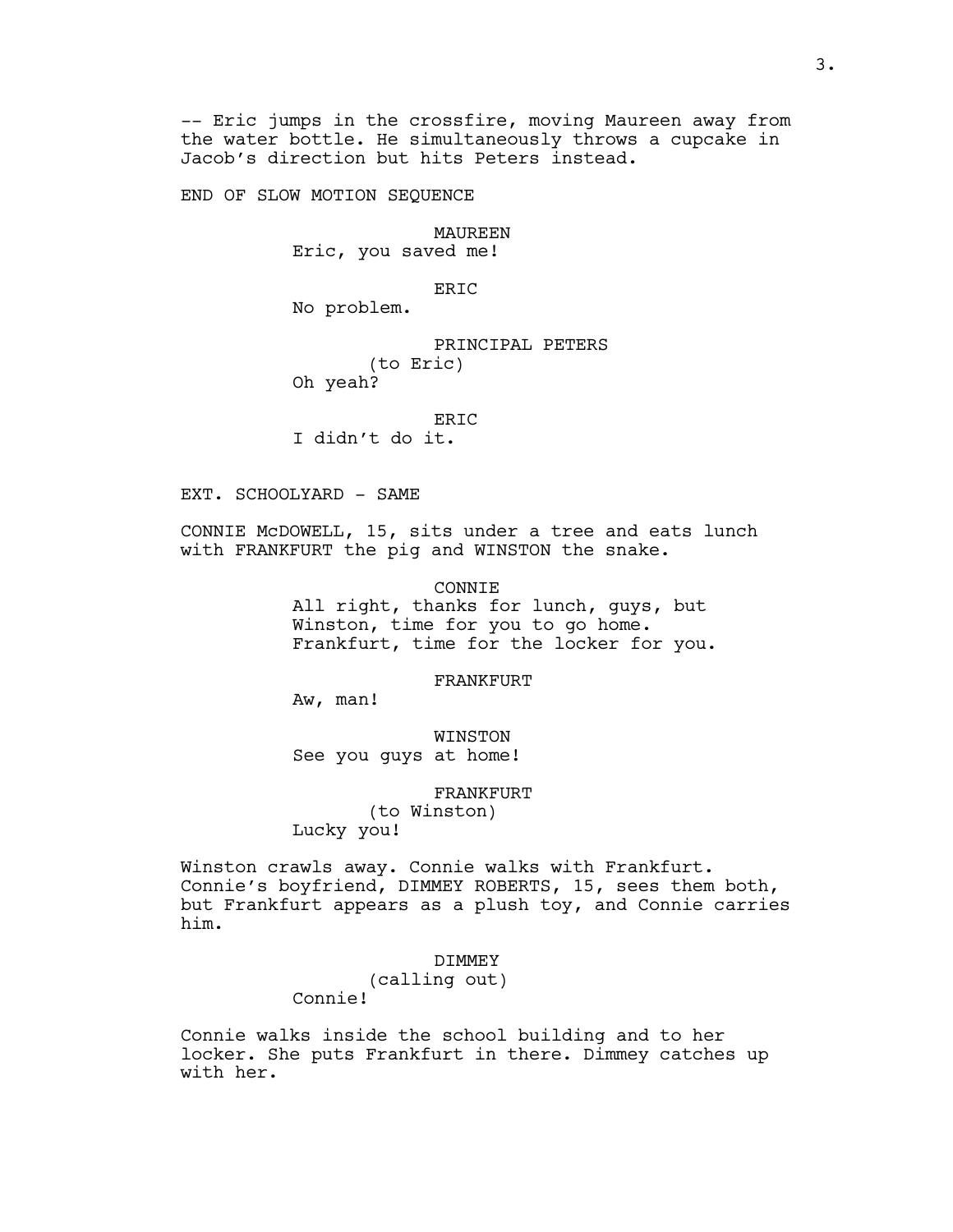DIMMEY (CONT'D) So that's why we couldn't have lunch? 'Cuz you were playing with your stupid toy?

CONNIE

Dimmey, it's not like that!

#### DIMMEY

Whatever!

Dimmey walks away. A group of girls approach Connie, including BERNIECE WILLIAMS, SHANA JONES and her sister, ELEANOR DUMBECK, and KATHY and KEISHA HUGHES, all teens. The Hughes sisters are black, dress in all black, and look Gothic; the other girls wear T-shirts and jeans.

#### BERNIECE

What's with him?

## CONNIE

Love me, love my possessions. What's so hard about that? I really should leave him.

#### BERNIECE

Hey, at least you got somebody. All these boys here only want one thing.

### ELEANOR

Yeah, lunch money.

## BERNIECE

Yea...no!

## CONNIE

(to Berniece) What are you talking about? You could have someone.

#### BERNIECE

Who?

## CONNIE

You know.

Connie points to Eric, who walks out of the principal's office. Maureen approaches him.

> ERIC (to Principal Peters offscreen) Okay, see you next time!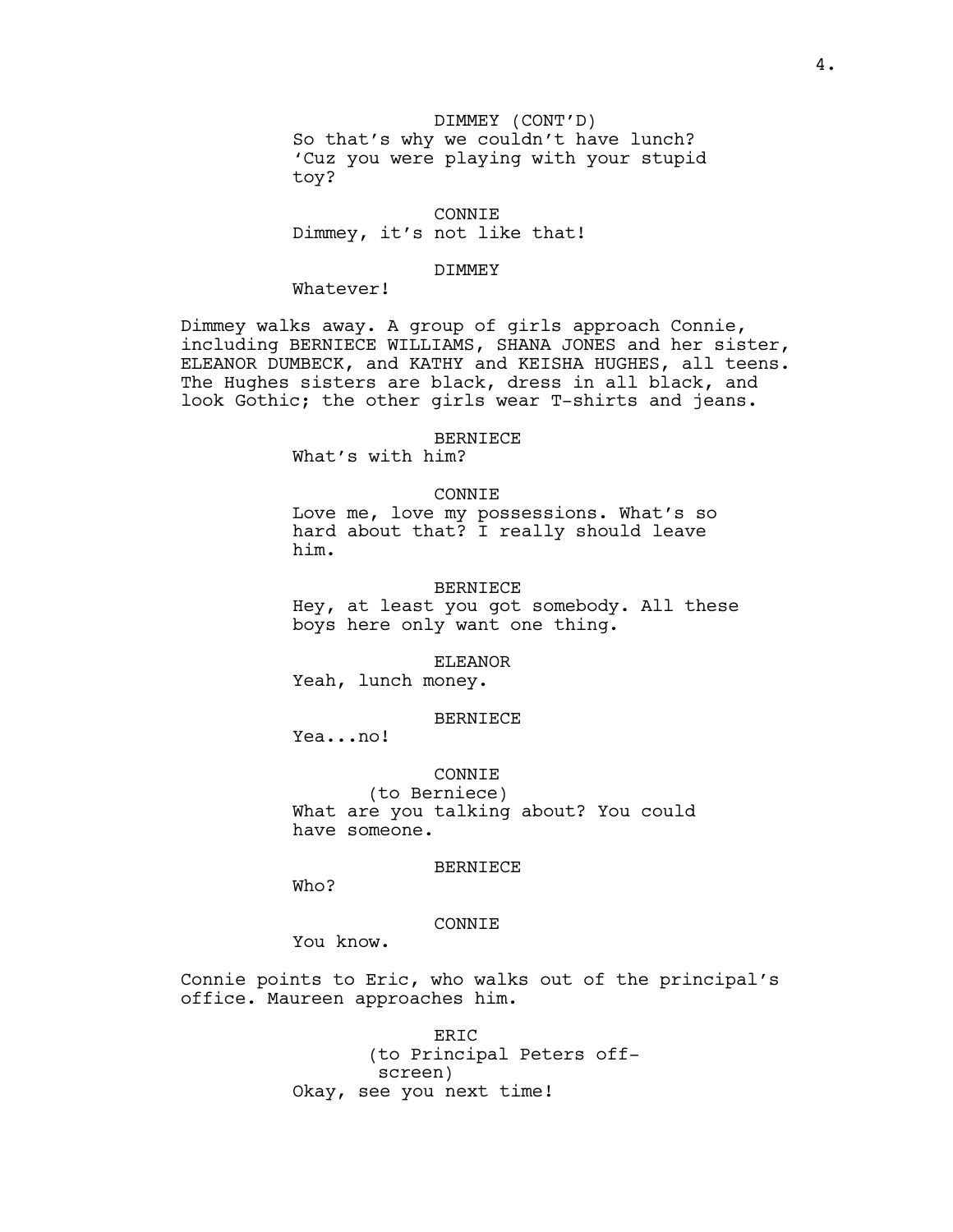MAUREEN Eric, what happened?

ERIC Nothing, Maureen, don't worry about it.

MAUREEN I never knew you were so athletic and strong!

ERIC Hey, natural instincts took hold.

BERNIECE

(to Connie) Besides, Maureen Walker already got him.

KATHY (in a dreary voice) Please, she'll be done with him after a day then move on to the next team.

CONNIE He is starting to look a little good, Berniece.

ELEANOR Hey, my sister is standing right here!

SHANA

It's alright, Eleanor. I don't need no man to define me!

# BERNIECE

Period!

Berniece continues to look at Eric and Maureen.

BERNIECE (CONT'D) He can't possibly want that Maureen Walker.

## ELEANOR

(to Berniece) You know, if I marry his brother Billy, and you marry Eric, we can be sisters!

SHANA

(to Berniece) It's really overrated.

#### KATHY

I hear that.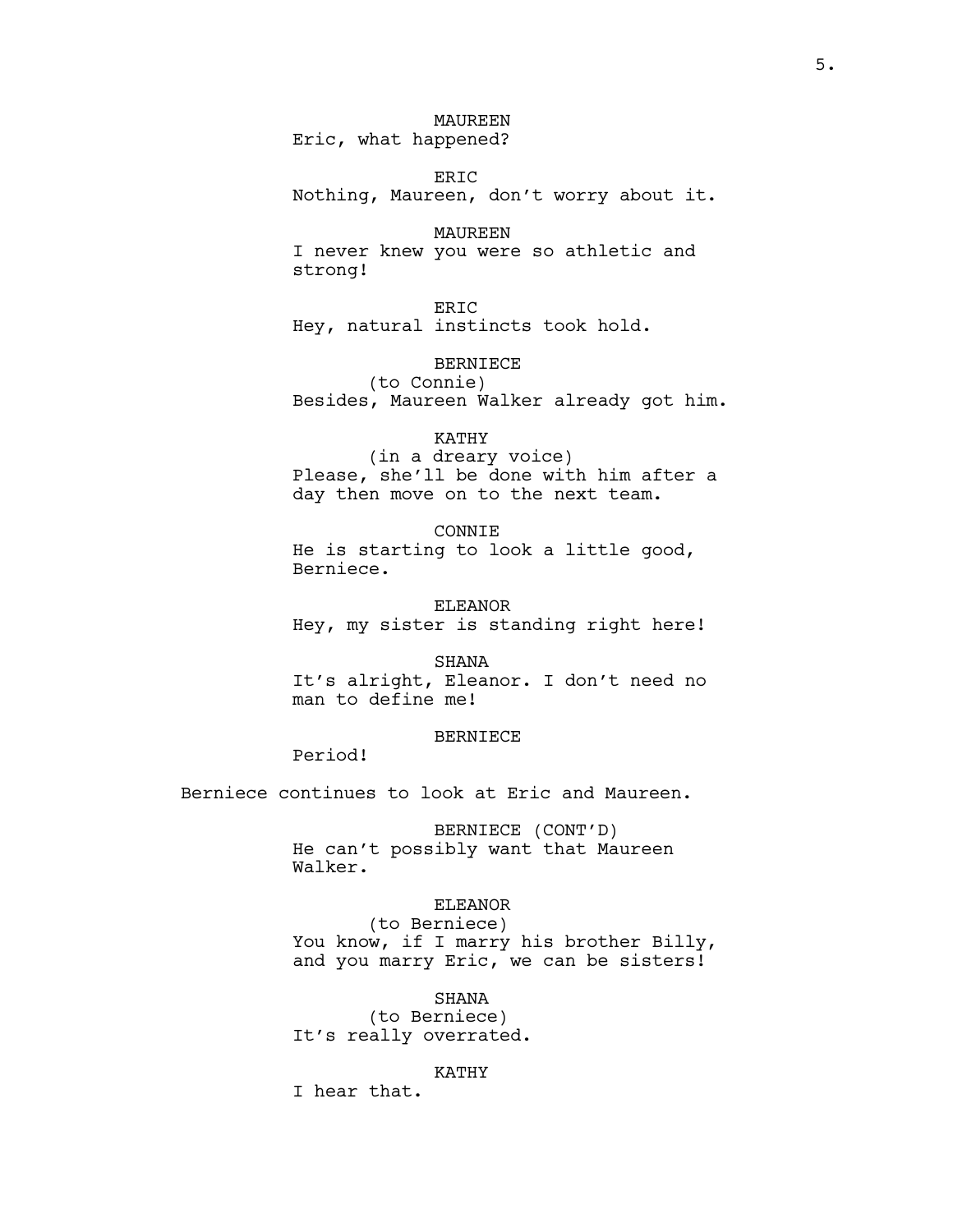# KEISHA

(in a dreary voice)

Whateva.

## CONNIE

(to Berniece) And don't forget, he has that famous rock star for a father.

# BERNIECE

Willie Jr.?

## CONNIE

Yeah, the guy we read about in History.

### MAUREEN

I never really got the chance to thank you, Eric. Why don't you come by tomorrow night? My parents will be out of town.

She gives Eric a slow kiss on the cheek, then sways her hips while walking away.

### SHANA

(to Berniece) Listen, if I have to lose my Babycakes to anybody, I'd rather it be you. Don't let it be to Maureen Walking Mattress.

The girls walk away, while Berniece stays put. She then approaches Eric.

### BERNIECE

Hey, Eric.

ER<sub>TC</sub> Berniece, what's goin' on?

BERNIECE Don't you want to take me out?

ERIC

You're kidding, right?

## BERNIECE

No. Why don't you take me out on a date tomorrow night?

ERIC

Wait a minute. Are you just going out with me so nobody else will try to get at me first?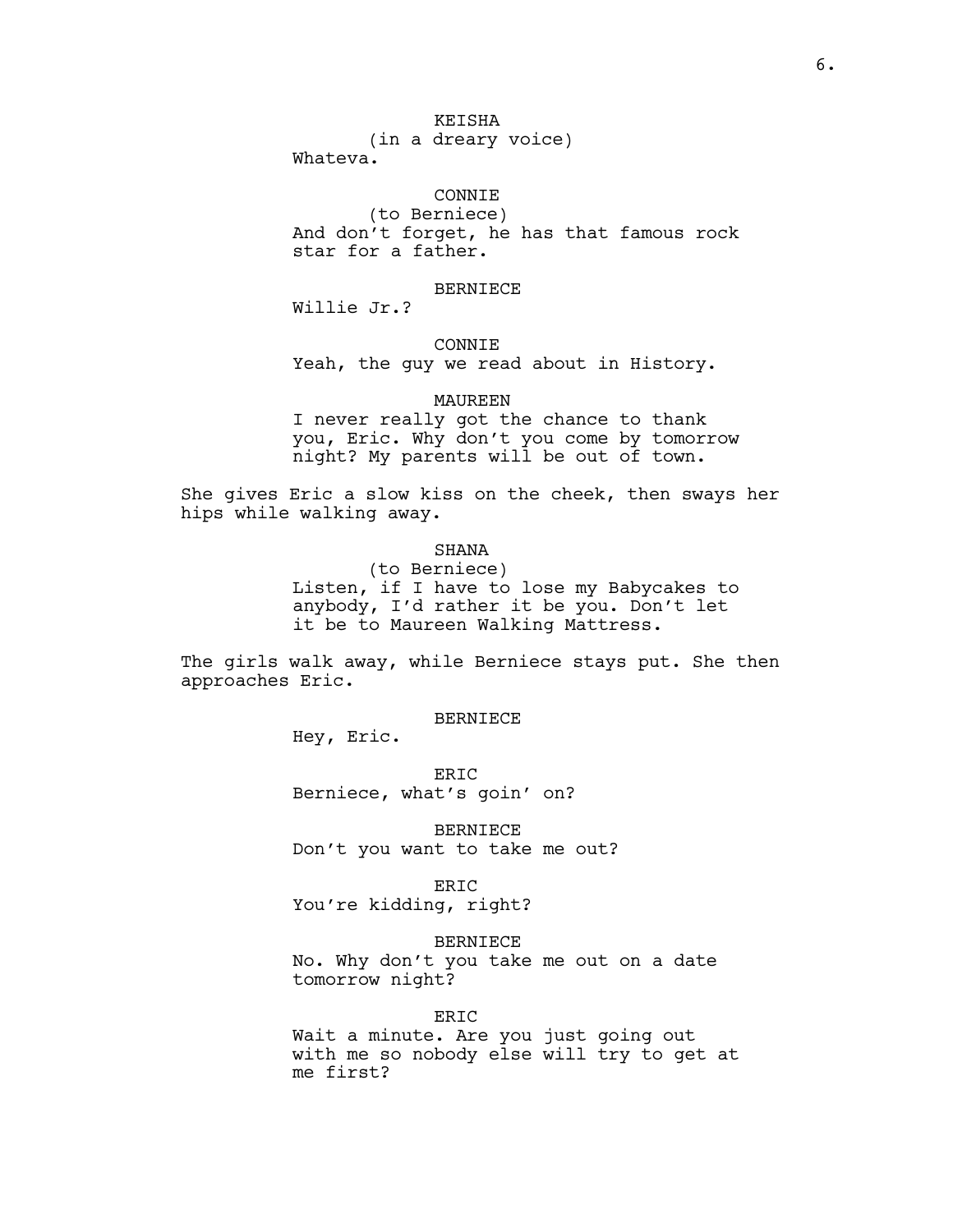7.

## BERNIECE Pretty much, yeah.

ER<sub>TC</sub> Cool, I'll pick you up after school.

They both walk away from each other. Eric meets up with Dimmey.

> ERIC (CONT'D) Dimmey, outside, I'm cool, but inside, I'm jumping up and down!

DIMMEY Awesome, but what about Maureen?

ERIC A date with Berniece is worth ten Maureens. I waited my whole life for this. Nothing's gonna stop me.

INT. NELSON HOUSE - LIVING ROOM - LATER

Eric enters the front door. Matt sits on the couch, but immediately stands up.

> MATT Hey, stop right there!

Eric freezes.

MATT (CONT'D) Another food fight?

ERIC But Matt, it wasn't my fault! I didn't even start it this time!

MATT

I don't care! I'm sick of you getting involved in it! Go to your room. We'll talk punishment later.

ERIC

Fine. But you know what? I got two girls lovin' me because of it. I'd do it again.

Eric exits to his room. Matt attempts to yell back at Eric, but pauses.

> MATT Hmm. Can't argue with that.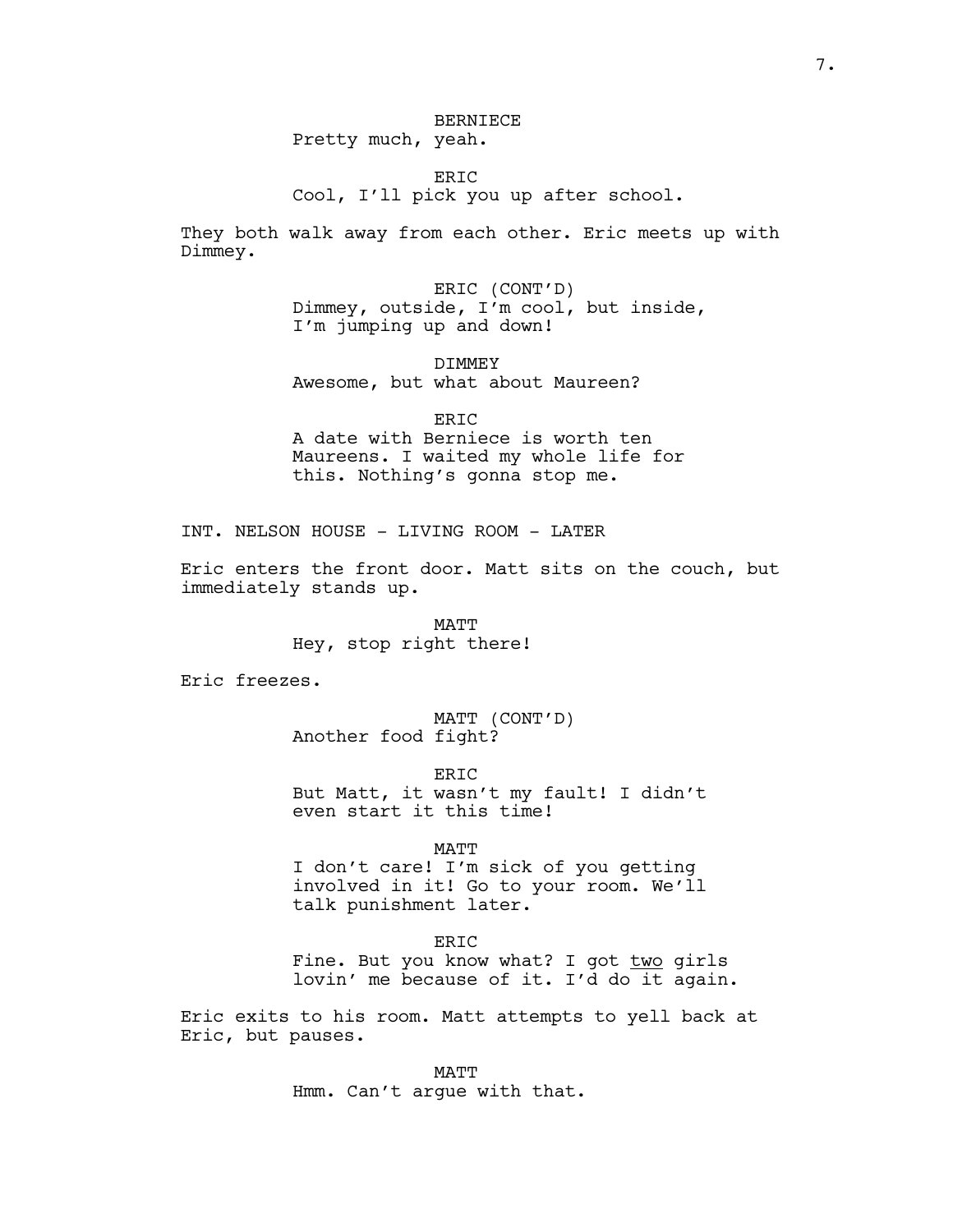INT. NELSON HOUSE - KITCHEN - SAME

The Nelsons' maid, CYNTHIA McNAIR, prepares dinner with her daughter, POLLY, 11. Polly's brother, PABLO, 8, sits at the kitchen table and plays on his phone.

> POLLY Mom, why do I have to learn how to cook?

CYNTHIA All women should know how to cook.

PABLO (to Polly) God forbid you learn how to do something womanly.

## POLLY

Shut up.

CYNTHIA

All right, you two. Pablo, go outside and tell Mrs. Nelson-James that dinner's ready.

POLLY

And why are you teaching me how to cook here?

PABLO

(gets up) So she can get paid for it, duh!

CYNTHIA

Exactly.

EXT. NELSON HOUSE - BACK PORCH - CONTINUOUS

RHONDA NELSON-JAMES, 40's, talks on her phone in a subdued manner.

> RHONDA I know. I gotta get away. I'll see you soon.

Pablo walks outside.

PABLO Mrs. Nelson-James, dinner's ready!

RHONDA

(to Pablo) All right, I'll be there.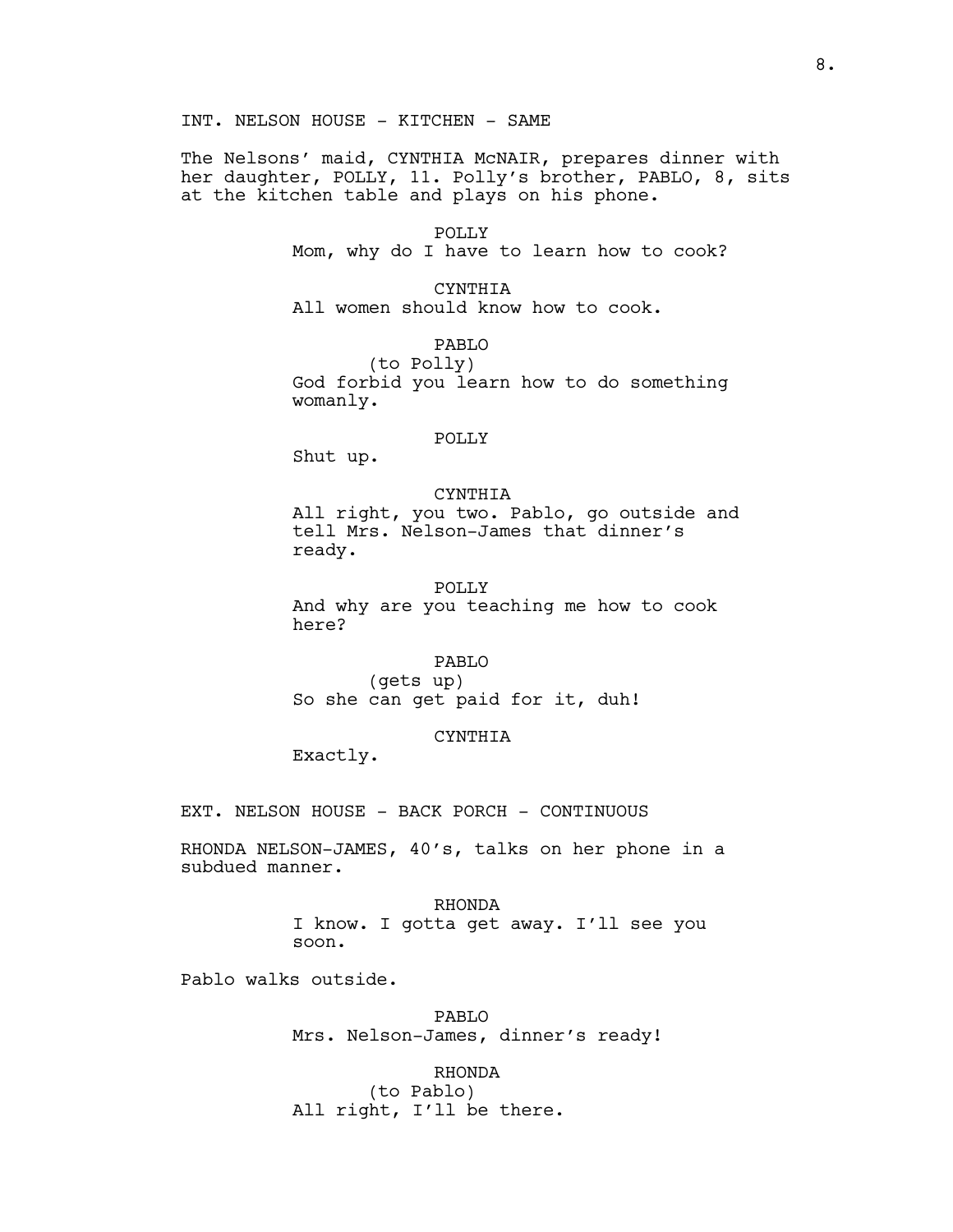INT. NELSON HOUSE - KITCHEN - CONTINUOUS

Pablo reenters the kitchen.

PABLO Mom, does she always go outside to talk on the phone?

CYNTHIA She just wants some privacy.

POLLY

Yeah, I saw Mr. James do that, too.

The three of them take the food out to the dining room, where Matt and Eric sit. Polly and Pablo sit down. Rhonda comes to the table.

> MATT Rhonda, honey, what's up? You look really nice today.

Cynthia nudges Matt, then walks around the table.

MATT (CONT'D) I mean, you always look nice, but you look extra nice.

RHONDA Oh, no reason, just taking better care of myself.

MATT And is that a new perfume?

RHONDA Uh, no, it's not! You never notice anything, I swear!

#### CYNTHIA

Well, I hope you look nice for our casino trip tomorrow, Mrs. Nelson-James.

# RHONDA

Oh yeah, can't wait.

POLLY

Cool, we get the house to ourselves.

#### MATT

Actually, Eric here has volunteered to babysit for Cynthia while she's gone.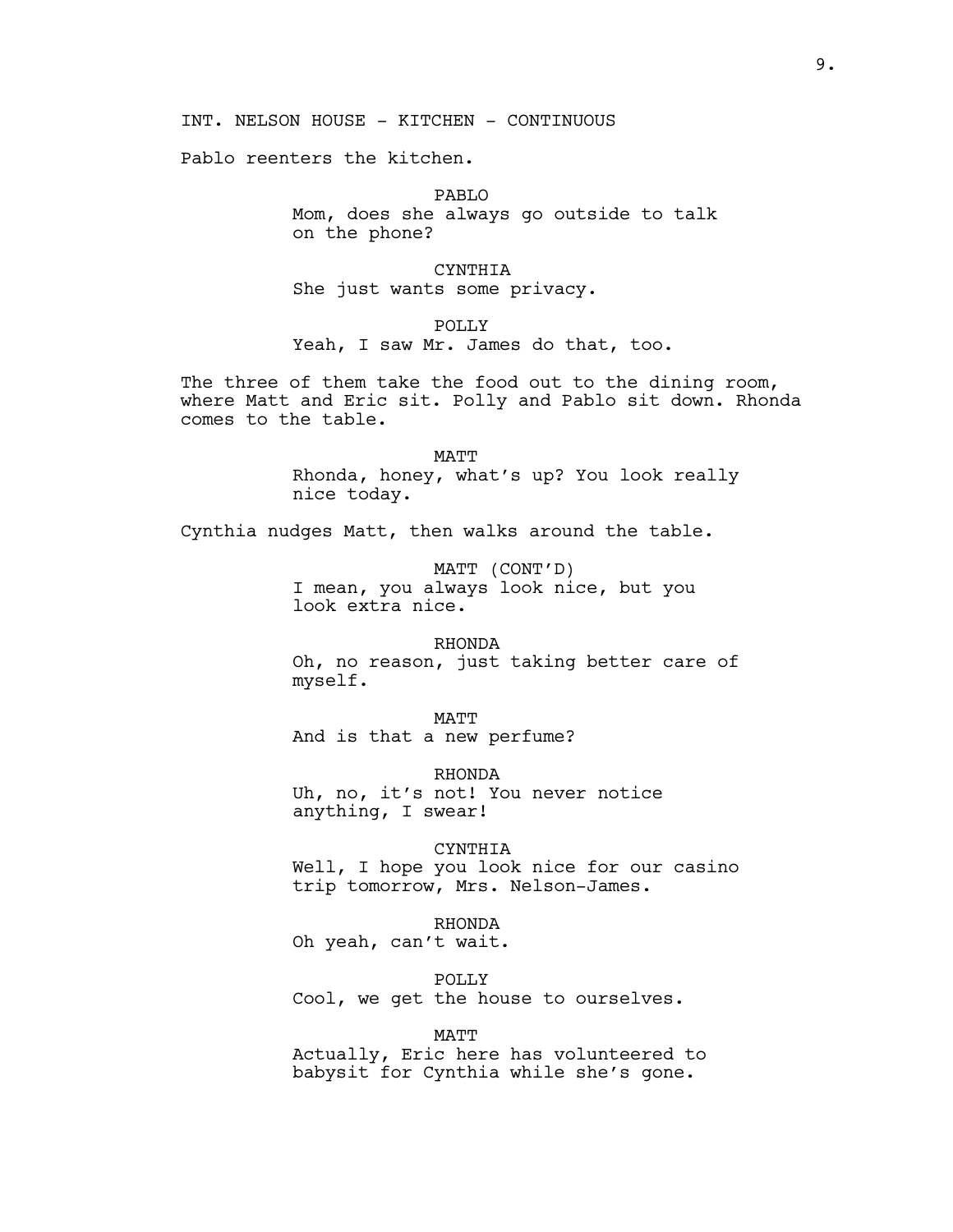# ERIC

Tomorrow?

MATT

Yep, tomorrow.

# CYNTHIA

Oh, good!

ERIC (chuckles nervously) But isn't Polly old enough to watch Pablo?

MATT (under his breath) No, she's not, Eric, I'm sure of it.

ERIC Oh, come on, Matt, any day but tomorrow. I have a date with Berniece.

MATT Wow, Rhonda, it looks like this is really important to Eric.

### RHONDA

Yeah, it is.

PAUSE.

PABLO (to Eric) See you tomorrow.

ERIC

(sighs) Can't wait.

INT. TIMMY'S PLACE - THE NEXT DAY

Eric sits at a booth with Berniece.

ERIC

So since I'm stuck babysitting, can we have our date at their house? Then we can watch the kids together.

BERNIECE What kind of date is that? I knew this would be a bad idea.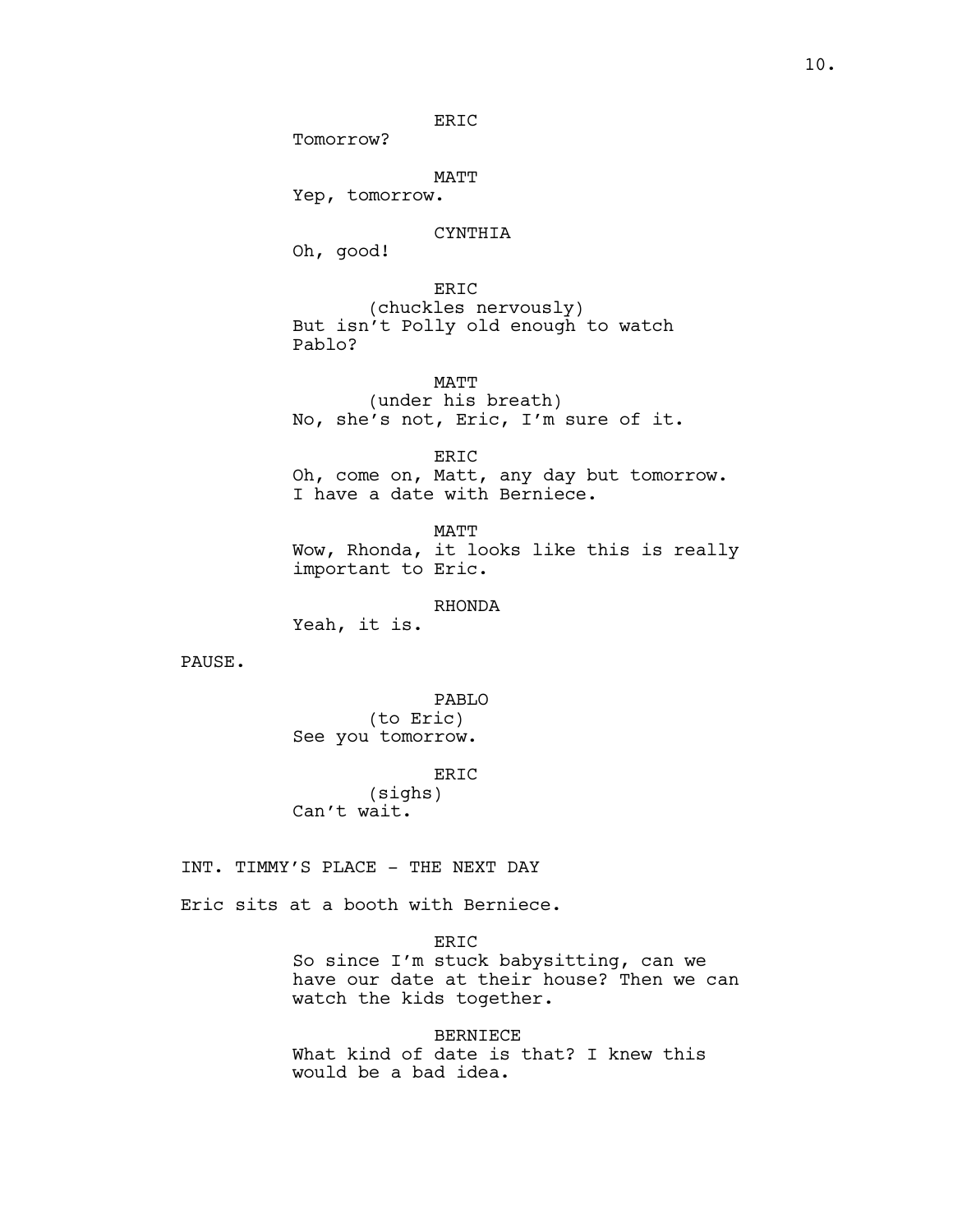ER<sub>TC</sub> Fine then. I wonder if Maureen will still be home?

#### BERNIECE

Alright, fine!

ERIC Good, I'll text you the address later.

Berniece gets up and leaves. Dimmey walks over and collects the dirty dishes.

> ERIC (CONT'D) Ha! I got her right where I want her!

## DIMMEY

(dryly) Can you feel the love?

Eric gets up and exits. From the bar area, Matt and Dimmey's father, TIMMY ROBERTS, owner of the restaurant, look at their sons.

> **MATT** That boy means everything to me.

### TIMMY

Mine too.

#### MATT

But how is he and Billy gonna take the news?

Matt follows Timmy walking to a booth where GINA RICHARDS, wearing her cheerleader uniform, sits. Timmy collects her dishes.

> TIMMY You just have to break it to them. They deserve to know.

MATT Okay. Speaking of that, did you break the news to your customers about the horsemeat you used for the burgers?

SFX: Timmy and Gina GASP.

EXT. TIMMY'S PLACE - MOMENTS LATER

Timmy throws Matt out of the restaurant.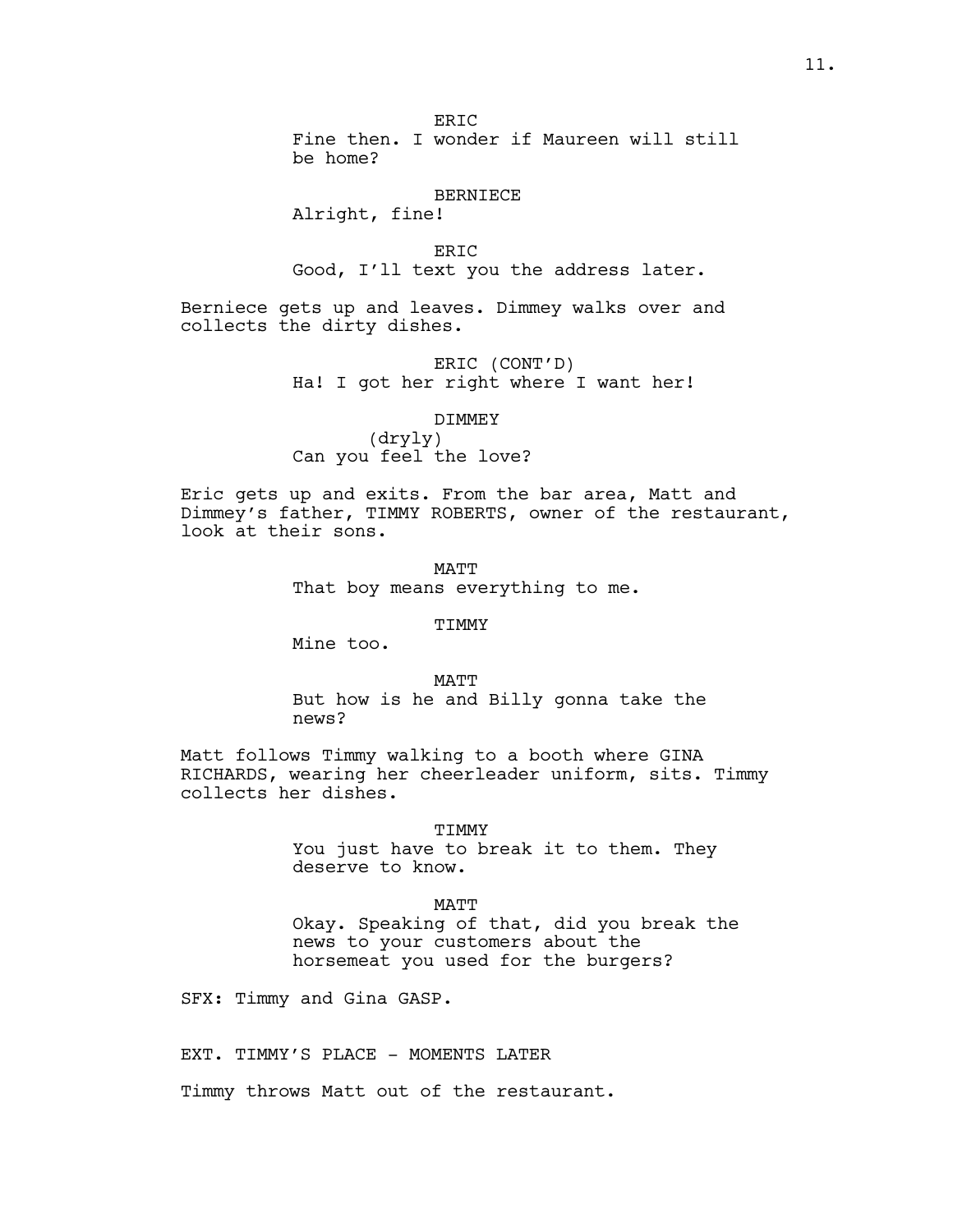# MATT

AARRGH!

SFX: Matt CRASHES into some trash cans off-screen.

INT. TIMMY'S PLACE - SAME

Timmy wipes his hands clean and returns to Gina's booth.

TIMMY

(smiles) I've been waiting so long to do that!

GINA

You're an idiot.

INT. MCNAIR HOUSE - EVENING

Cynthia prepares to leave the house. Eric sits on the couch, while Polly and Pablo stand by.

> CYNTHIA Okay, kids, you two be good for Eric.

POLLY Alright, and you two have fun at the casino.

### CYNTHIA

Oh, it's just me now. Rhonda said that she already promised to go with Yvette to the movies.

ER<sub>TC</sub> What? She told me she had to stay home and grade some papers.

CYNTHIA

Well, whatever. Hope you guys have fun tonight.

# ERIC

(gets up) Don't worry, Cynthia. I got some fun stuff planned for us!

Cynthia exits the house. Polly and Pablo run to Eric.

POLLY Cool! So what fun stuff are we gonna do?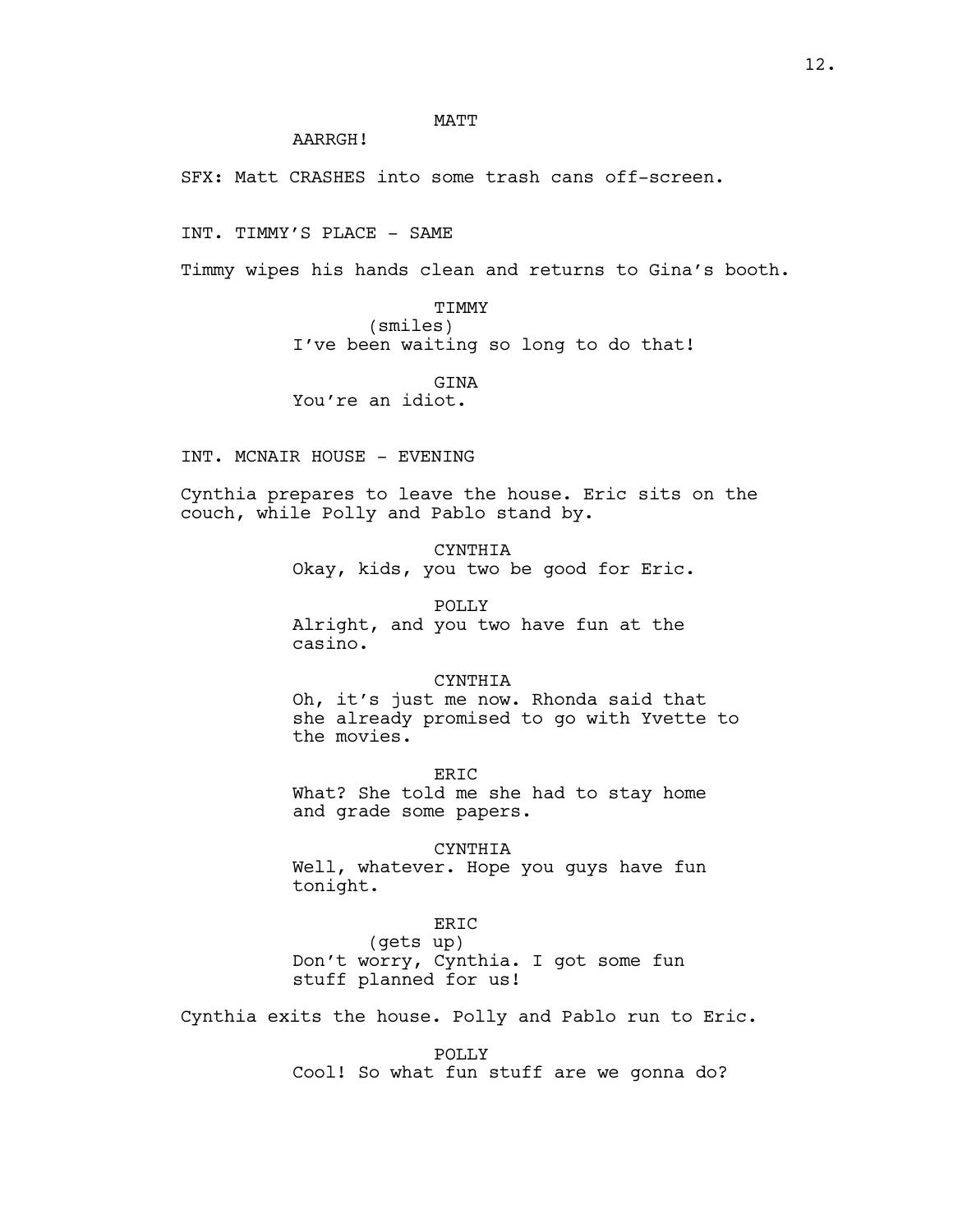ERIC

Get out.

POLLY

Right.

Polly and Pablo go to their rooms. Eric quickly straightens up the living room.

SFX: Doorbell CHIMES.

Eric opens the door, where Berniece stands.

BERNIECE Hey. Is she gone?

ERIC Yep. Come on in and get comfortable.

Berniece walks in.

ERIC (CONT'D) Dinner should be on its way. Let me put on my mixtape to get the mood right.

BERNIECE Mixtape? Is it some old stuff that your parents used to listen to?

ERIC

They're no longer married, so no.

He PLAYS romantic music from his phone and a speaker.

SFX: Doorbell CHIMES.

ERIC (CONT'D) That must be our dinners!

He runs to the door and gets the food from the delivery guy. Eric walks to the table.

> ERIC (CONT'D) I hope you like steak!

Polly and Pablo return from their rooms and takes the food from Eric.

POLLY

We sure do!

ERIC Hey, what you doin'?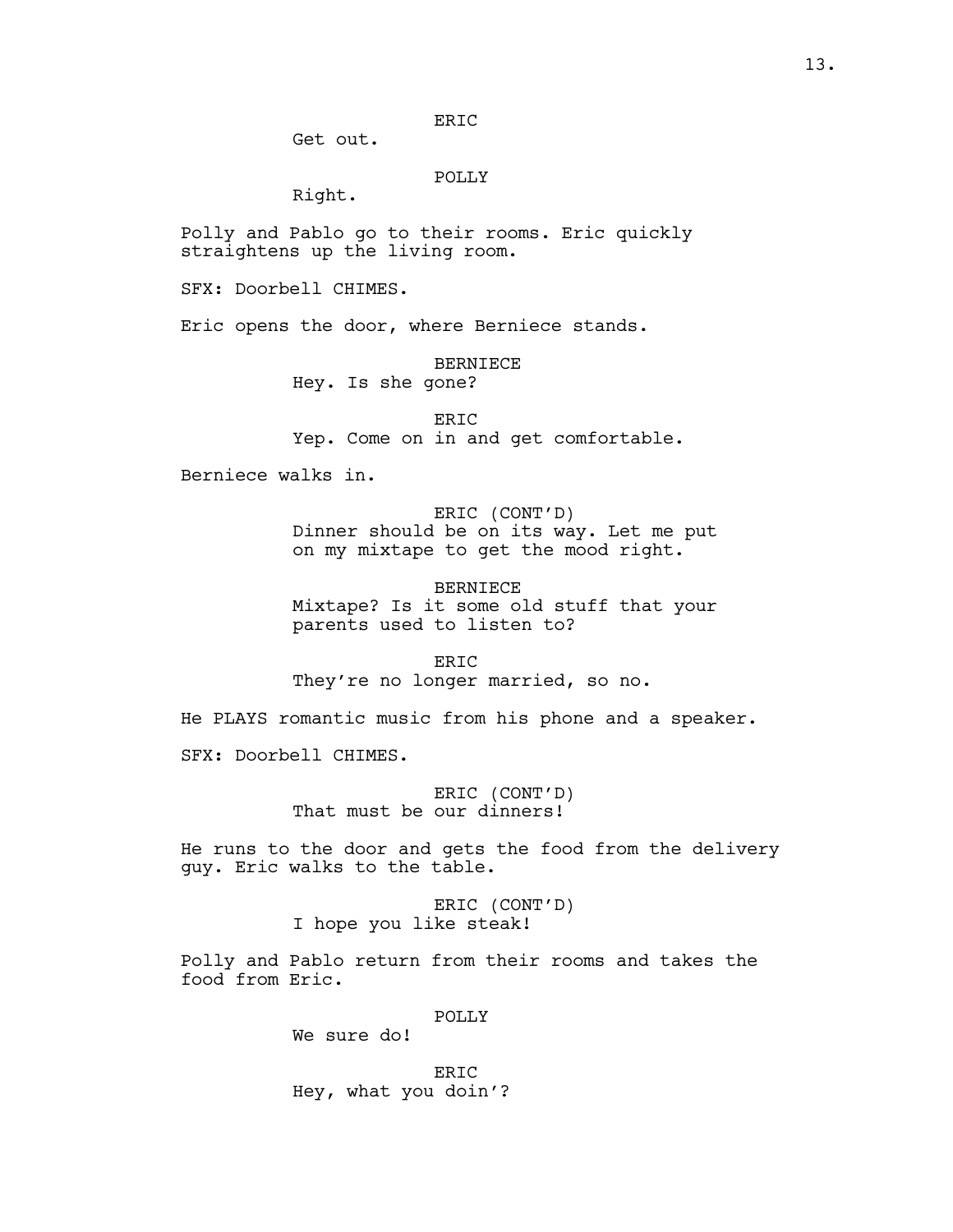PABLO As our babysitter, you're supposed to take care of us, including feeding us!

ER<sub>TC</sub> That food is for me and Berniece!

Polly and Pablo sit at the kitchen table.

POLLY You mean the girl that you're not supposed to have over here?

PABLO Yeah, wait'll our mom and your parents hear about that!

ERIC (sighs) Berniece, I'll order us something else.

He looks in his wallet.

ERIC (CONT'D) I hope you like sliders.

BERNIECE (sarcastically) Yeah, that's so much better than steak.

Eric takes his phone and goes in the back.

POLLY (to Berniece)

Hey, if you're gonna date him, you better get used to us!

PABLO (with his mouth full) We're part of the package!

#### BERNIECE

Great.

INT. MCNAIR HOUSE - LATER

Eric and Berniece sit at the table, finishing their meal.

ERIC I hope you enjoyed your sliders. And I know we split the small fry, but you had most of it.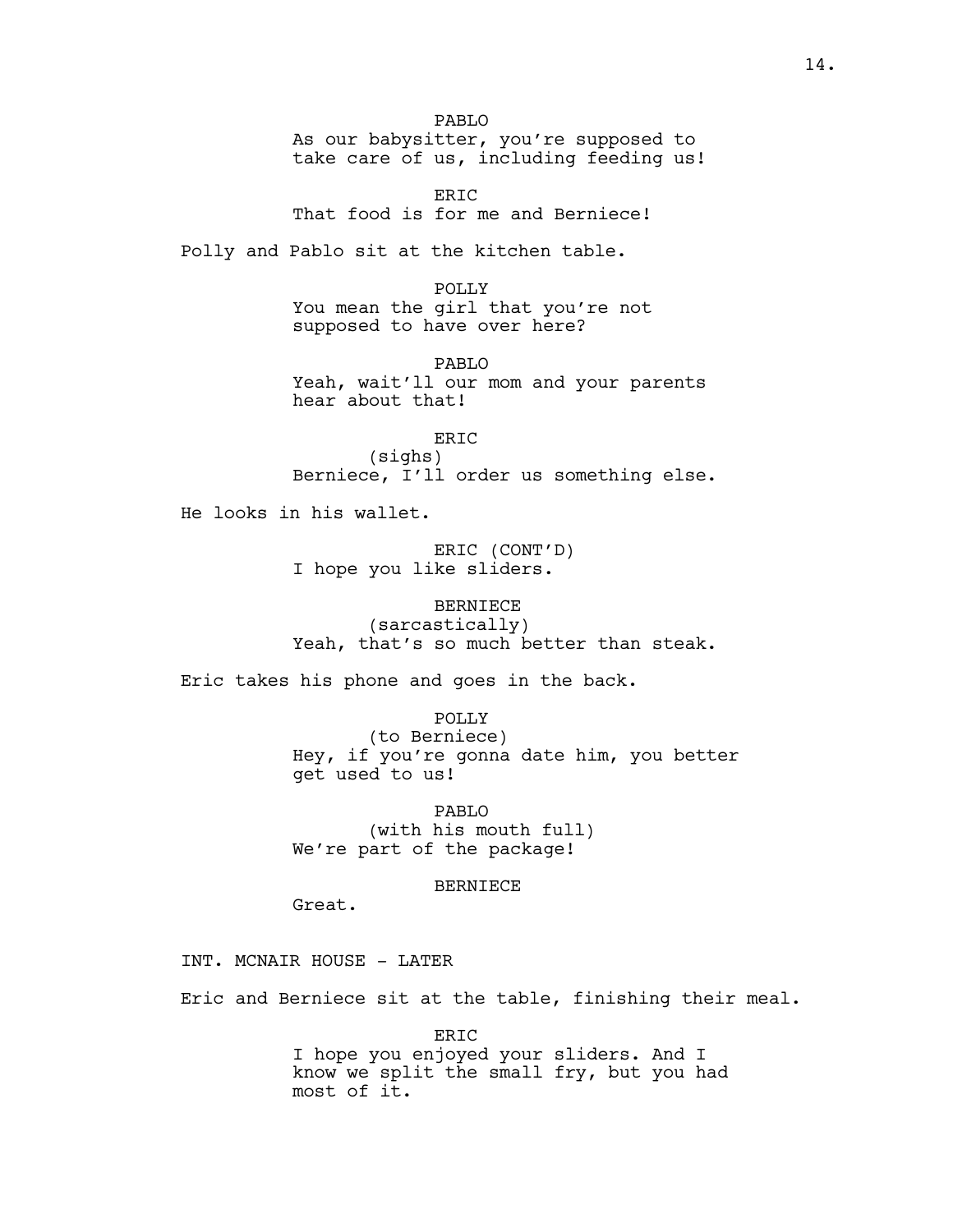BERNIECE It's all right, Eric.

ERIC You want some more tap water to wash it down?

BERNIECE No, I'm fine. Listen, why do you like me, anyway?

ERIC

Well, I, uh...

SFX: LOUD THUMPING in the bedroom.

ERIC (CONT'D) What is that? Excuse me.

Eric gets up and heads towards the back.

BERNIECE Avoiding the elephant in the room?

ERIC Of course not!

Eric opens Polly's bedroom and finds a large elephant waving her trunk near Polly.

SFX: Elephant TRUMPETS.

POLLY AARGH!! Pablo!

Pablo runs in.

ERIC Oh my god! Pablo, how'd you get this in here?

PABLO Wouldn't you two like to know!

ERIC No, I don't! Get him outta here!

PABLO "Her"! Come on, Ella.

Pablo directs Ella out of the room. Eric looks around Polly's room.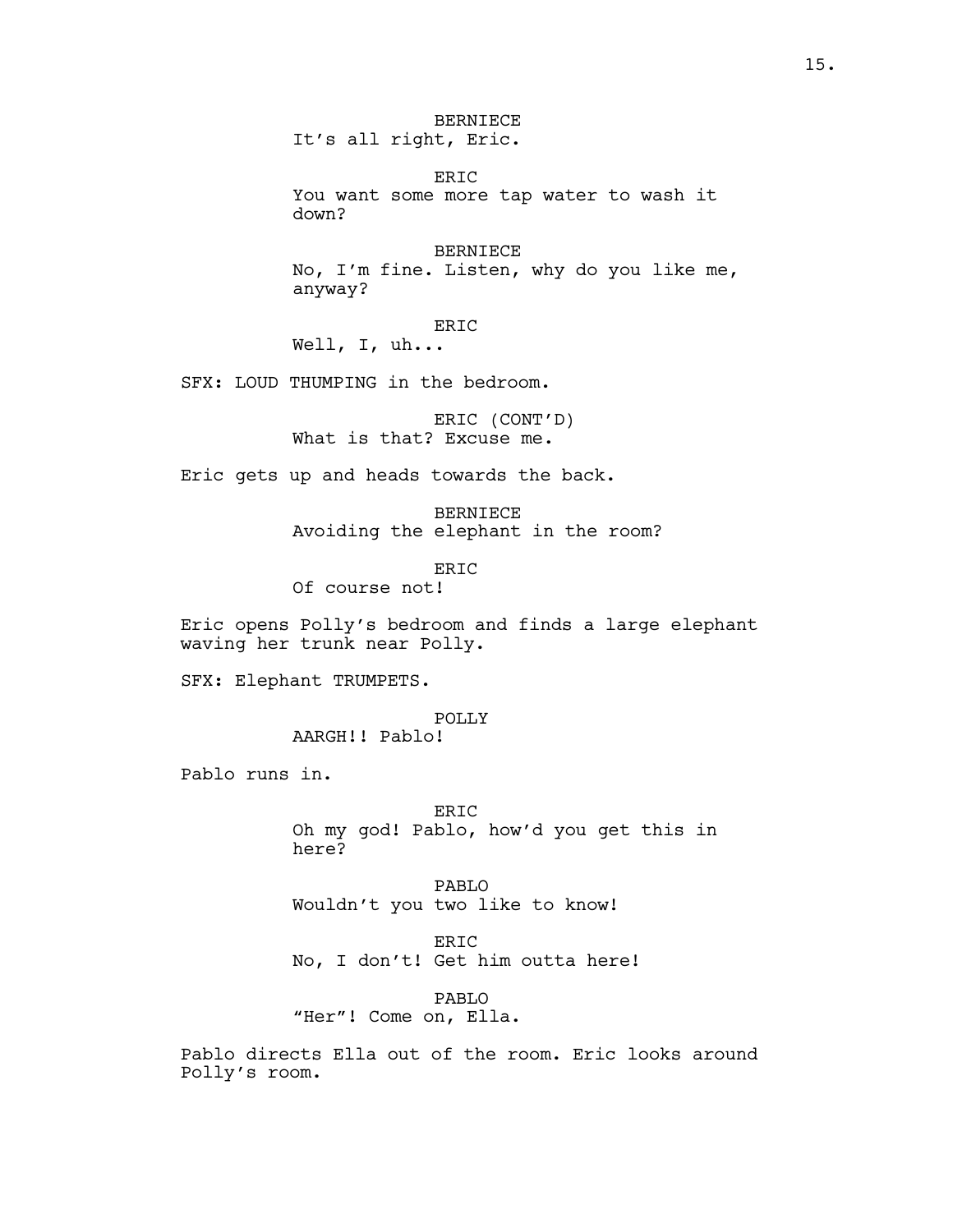Nice room. You have a lot of women's posters on the wall. POLLY And? They're models! ERIC Oh, right. INT. MCNAIR HOUSE - LATER Eric sits with Berniece on the couch. ERIC

ERIC

Finally, some time to ourselves.

BERNIECE Eric, you never answered my question.

ERIC What's that?

BERNIECE Why you like me.

ERIC

Oh. Well...

POLLY (O.S.) Eric, Pablo won't leave me alone!

ERIC Imagine that.

Eric gets up.

BERNIECE

Well?

ERIC I don't know why. I just do.

BERNIECE

You just do?

ERIC Yeah, I just feel it, you know?

BERNIECE

Oh.

Eric heads to Polly's room. Berniece follows him.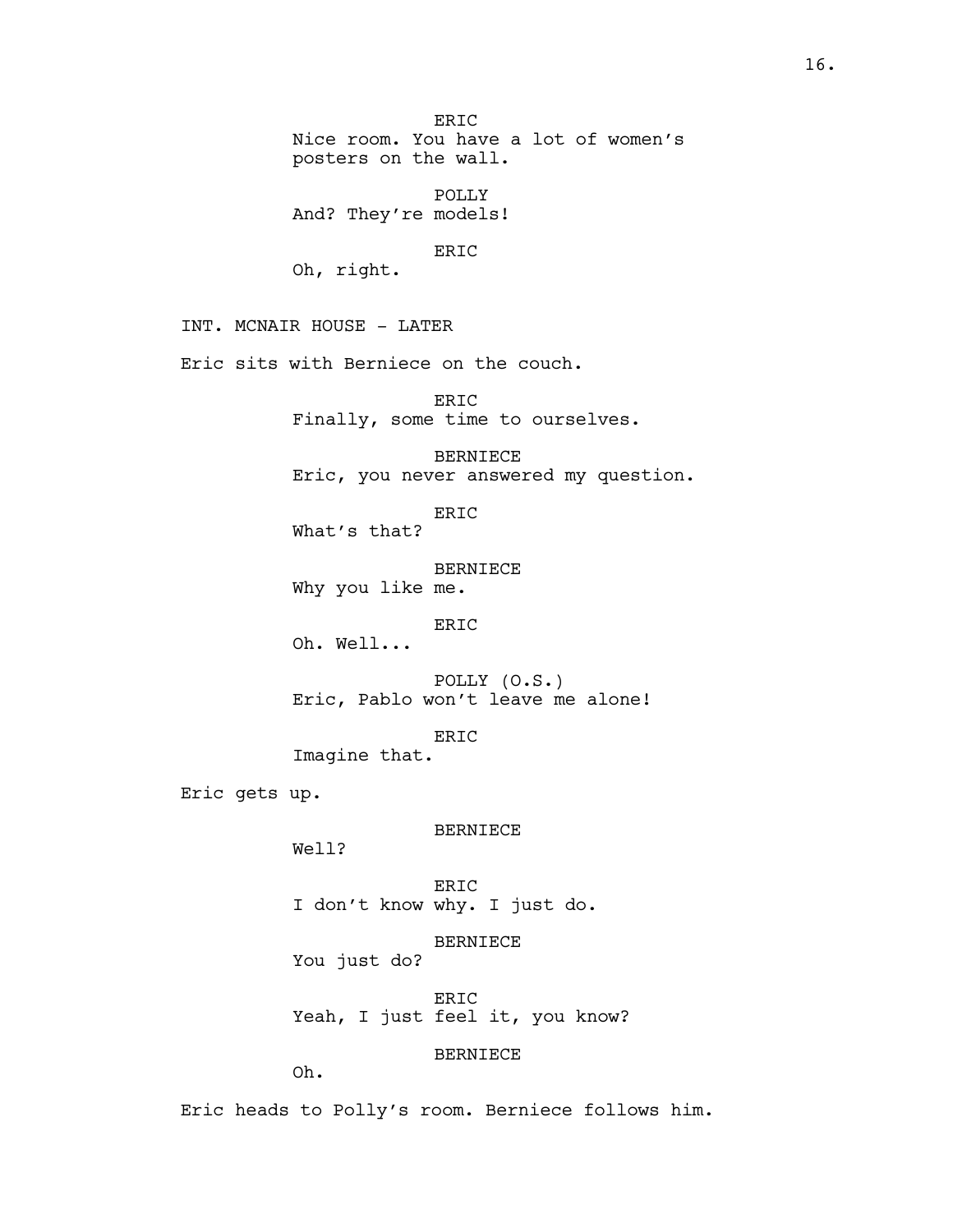ERIC Berniece, why don't you keep Polly company, have some girl talk? I'm gonna take this rugrat here.

He picks up Pablo and carries him out of the room.

PABLO

Hey!

INT. MCNAIR HOUSE - PABLO'S ROOM - CONTINUOUS

ER<sub>TC</sub> Alright, you're not gonna ruin our night anymore!

## PABLO

And why not?

ER<sub>TC</sub> 'Cuz it's hard to bother anyone when you're 25,000 feet high!

He PLOPS Pablo on his bed. Eric sits on the bed with him.

PABLO

What?

### BEGIN IMAGINING SEQUENCE

The bed transforms into a 25,000 feet high cliff.

ERIC Shh! Don't make a sound! One false move, and we'll fall off the cliff!

Pablo looks over the edge of the cliff.

PABLO Oh no, what are we gonna do?

ERIC I don't know, man. I think we're stuck!

PABLO

No, I can jump!

SFX: Wind HOWLING and blowing.

ERIC

Don't do it!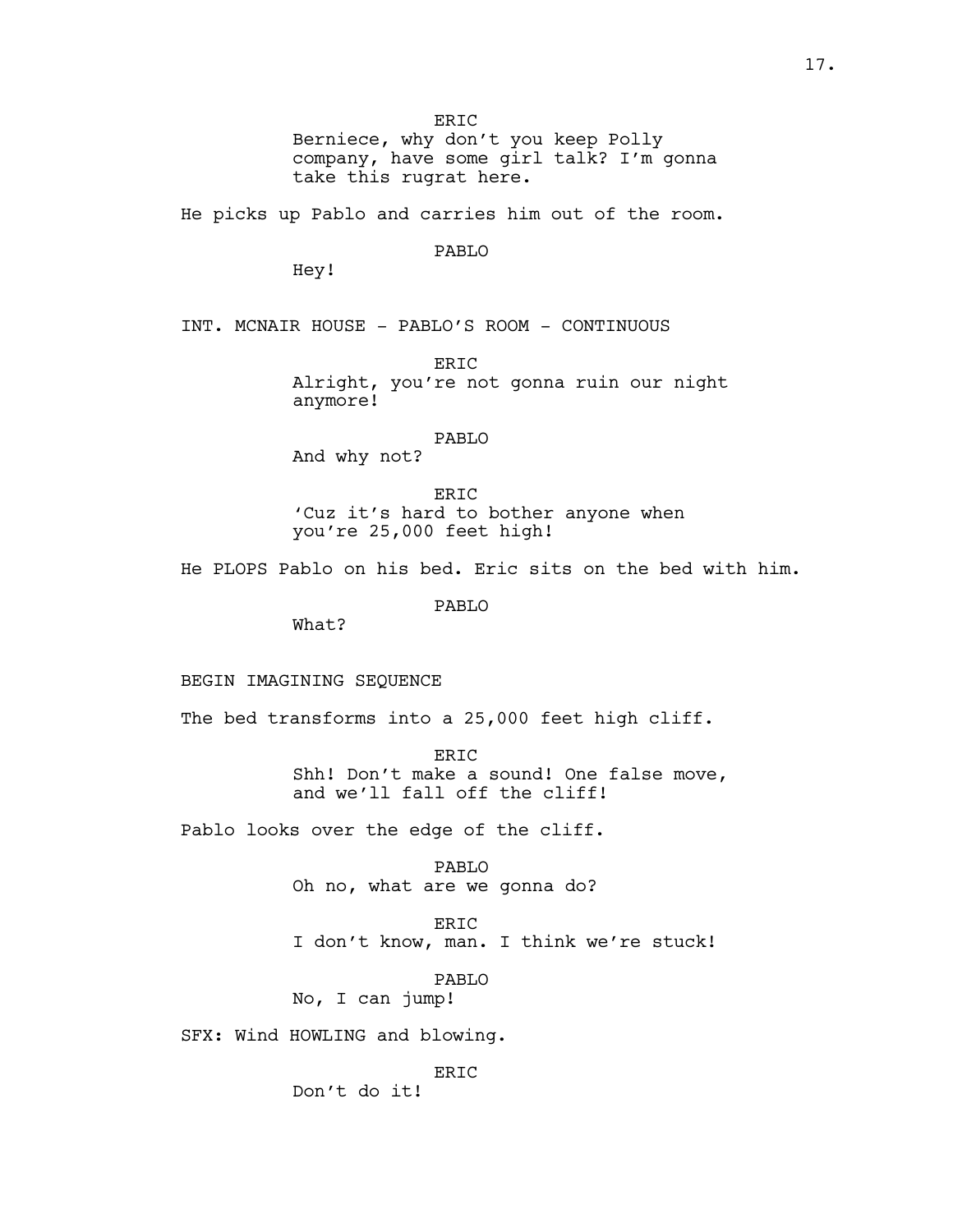# PABLO

I have to!

Pablo attempts to roll off the bed. Eric grabs him and tickles him. They both LAUGH.

# ERIC

I saved ya!

#### END IMAGINING SEQUENCE

Berniece and Polly watch from the doorway. Berniece smiles.

#### POLLY

At least he's occupied now.

#### BERNIECE

Yeah, I understand a girl needs some time to herself. Figure out some things.

POLLY Something like that.

#### BERNIECE

You know, it's okay to like different things, like different people, dress a certain way.

#### POLLY

Huh?

Eric and Pablo stop playing.

BERNIECE Yeah, you like who you like. It don't matter the sex.

POLLY Berniece, are you coming on to me?

BERNIECE No! I'm not gay! I'm strictly...

The three look at her.

BERNIECE (CONT'D) ...heterosexual! I'm talking about you being gay.

POLLY Berniece,  $I'm$  not gay!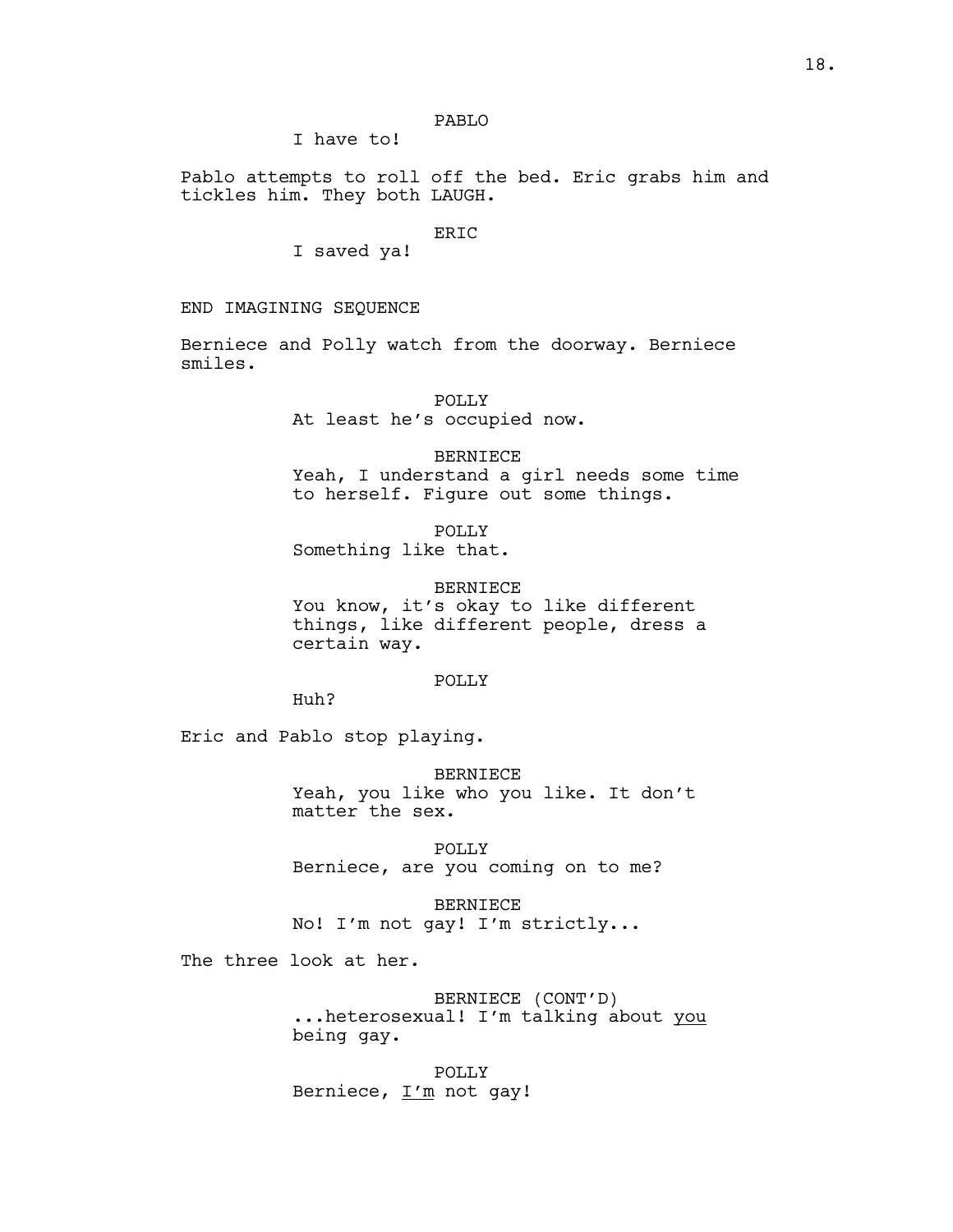BERNIECE Okay, I know you may think that...

PABLO Ain't nothing wrong with being gay.

POLLY I know that, but I'm not gay!

ERIC Fine, but you're young, and maybe you don't know what you like yet.

POLLY Listen, morons, instead of worrying about my love life... (to Eric) ...you need to focus on your parents'!

ERIC What are you talking about?

POLLY Mrs. Nelson-James lying about her whereabouts.

PABLO And being secretive on the phone.

POLLY Take it from kids of divorced parents. Something's up.

# ERIC

Nah, man.

He walks around and thinks.

ERIC (CONT'D) Berniece, watch the kids. I'll be right back.

BERNIECE All right. You gonna be okay?

## ERIC

Yeah.

Eric leaves.

BERNIECE Polly, when you like someone, you'll know.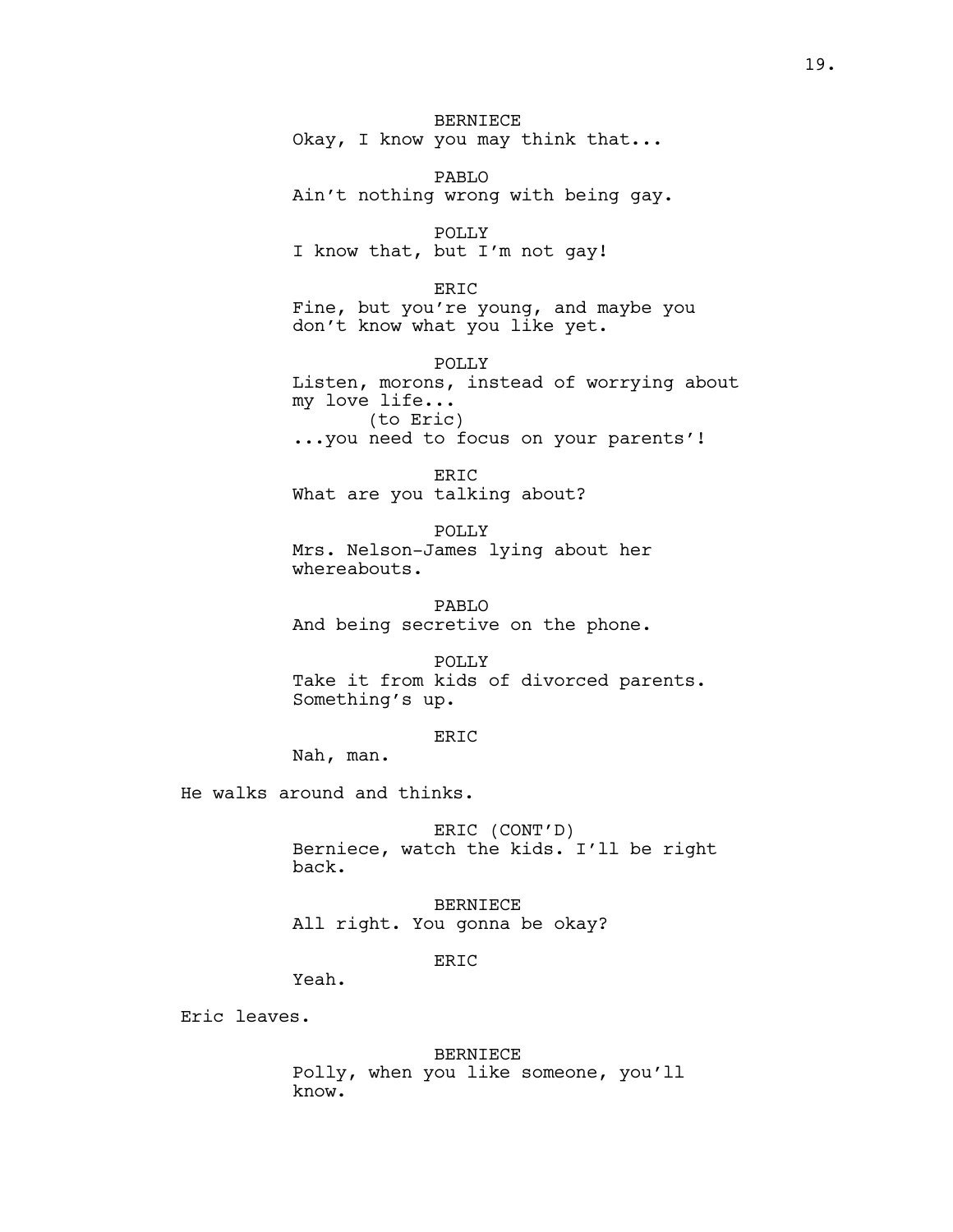Well, I don't really like any of you guys right now.

Polly exits.

INT. NELSON HOUSE - LATER

Eric's big brother, BILLY NELSON, 19, enters the front door.

> BILLY Hello? Anyone home? I came to get some things! And raid the fridge!

Billy looks around.

BILLY (CONT'D)

Oh well.

He runs upstairs to his room. Rhonda enters the living room.

# RHONDA (to someone off-screen) Did you hear someone?

Eric enters the front door.

# ERIC

No, Mom, just me.

RHONDA

Eric, what are you doing here? You're supposed to be babysitting!

ERIC I know, and I'll go back, but I gotta talk to you.

## RHONDA

What is it?

ERIC

Matt's a good guy. Why do you want to leave him?

RHONDA What are you talking about?

ERIC What am I talking about? You're cheating on Matt with...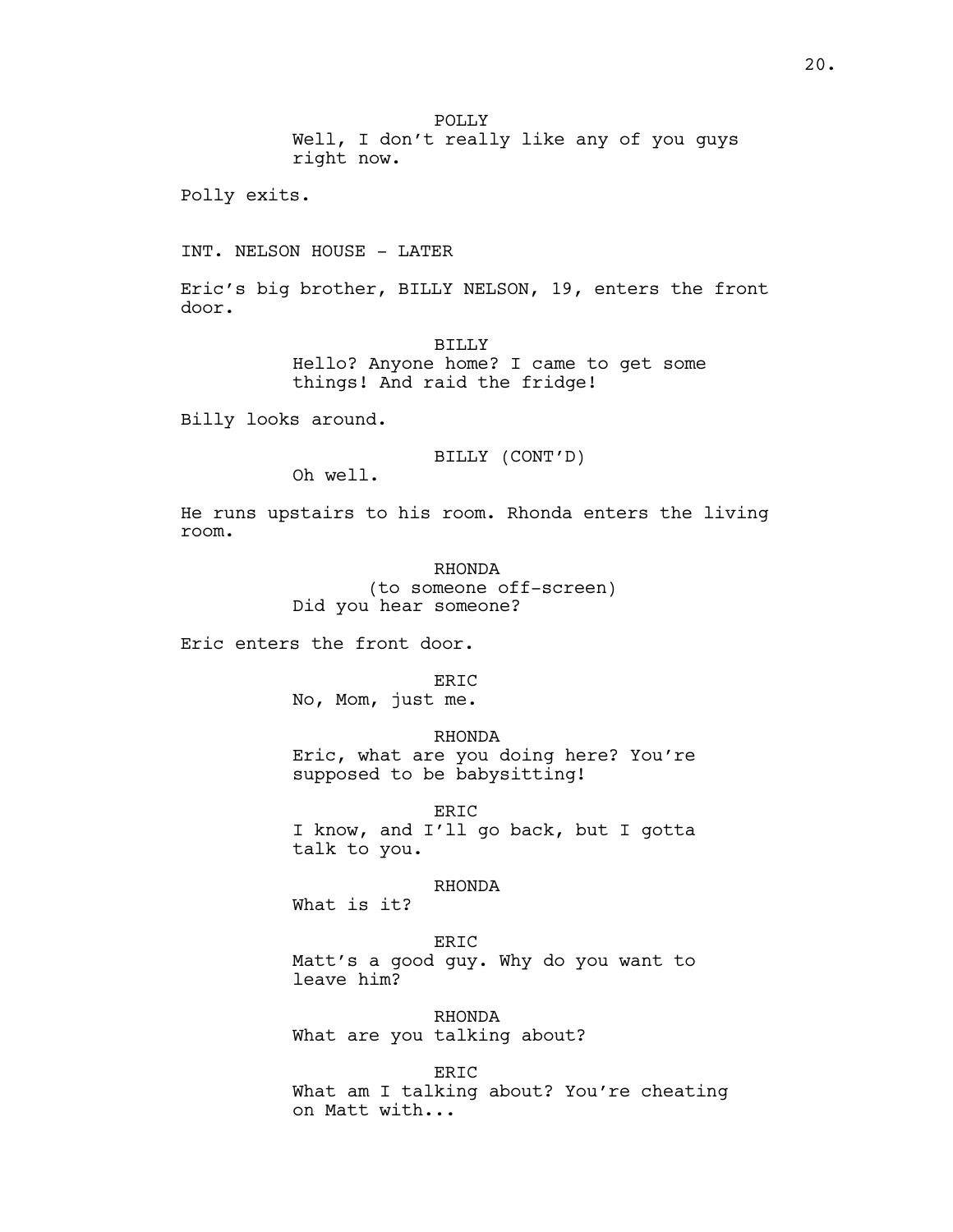Matt enters from the same room Rhonda was in.

ERIC (CONT'D)

...Matt!

# MATT What's going on out here? And why aren't you at the McNairs?

ERIC What I wanna know is why you two are acting so suspicious!

MATT (sighs) The jig is up. Come on out!

Enter SHARON ROSS, 20's, Billy's ex-girlfriend.

SHARON

Hey, Eric.

ERIC

Sharon?!

MATT Now, look, Eric, it's not what you think.

ERIC I don't know what to think!

MATT Billy may have broken up with Sharon but, well, we haven't.

SHARON

(to Eric) These two make me happy.

ERIC

Well, okay, but how are you gonna explain this to Billy?

RHONDA

We'll find a way, don't worry about it. But first, we gotta catch this movie. Let's get our coats.

Matt and Sharon nod in agreement, and the three of them prepare to head to the back. A dark shadow hovers over them, and they turn to the staircase. They see Billy standing at the top of the staircase, hovering over them.

SFX: Suspenseful music PLAYS.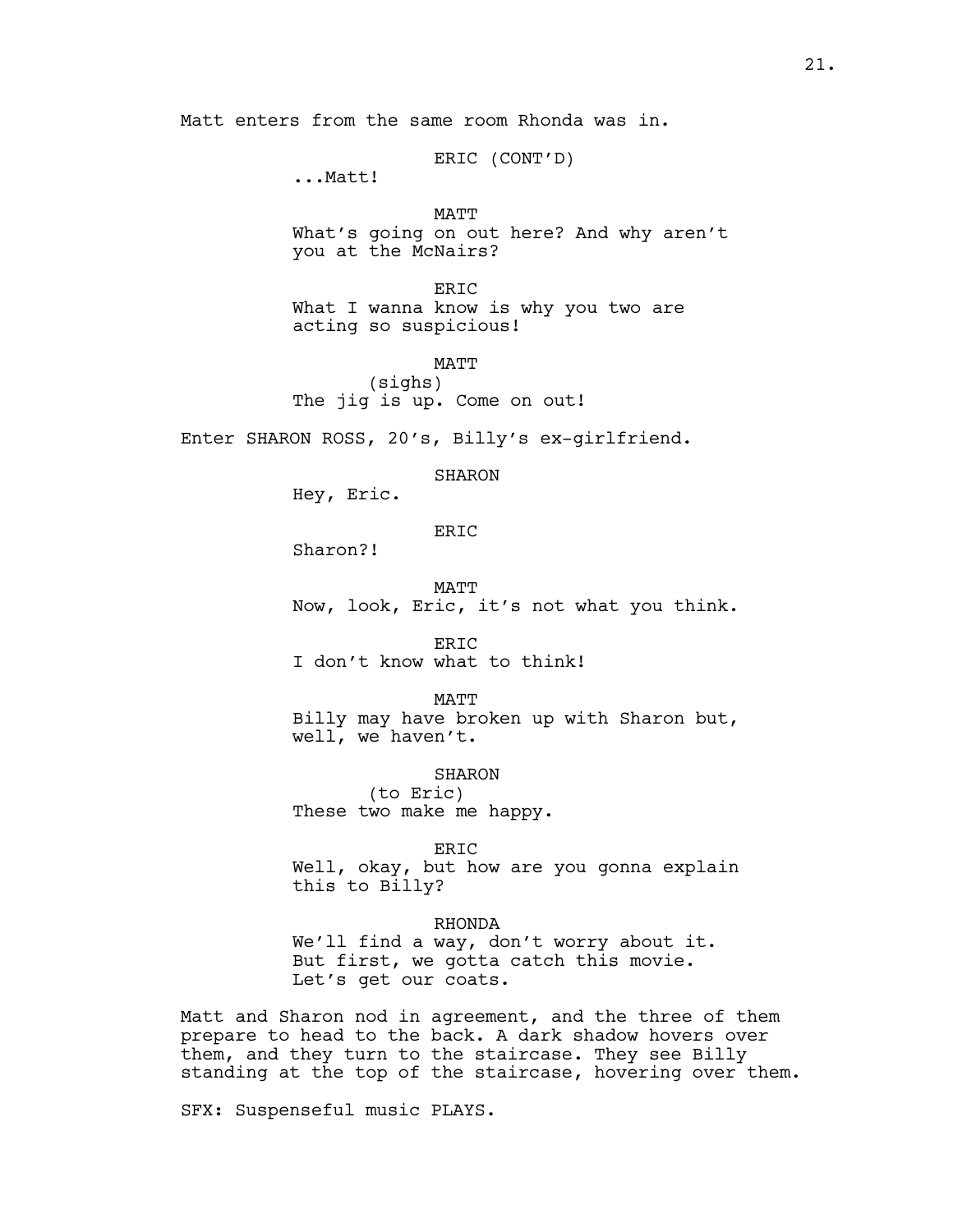Billy walks down slowly and meets them downstairs.

BILLY (CONT'D)

(to Sharon) So, no wonder I haven't seen you around Madison!

SHARON Billy, this isn't what it looks like!

MATT Yeah, we're just friends!

BILLY Eric, you better head on out.

ERIC

Right. (to Matt and Rhonda, in a singsongy voice) Ooooh, ya'll gonna get it!

Matt signals to Eric to get out, and Eric runs away.

BILLY How long has this been going on?

## MATT

Not long. Remember when we visited you up at school? On the way home, we caught Sharon on the side of the road.

**SHARON** My car needed a jump start.

MATT And one thing led to another.

RHONDA We all started kickin' it.

BILLY

How could you guys do this to me?

RHONDA It's so hard to find someone you like!

MATT

Yeah, we like and hate all of the same things!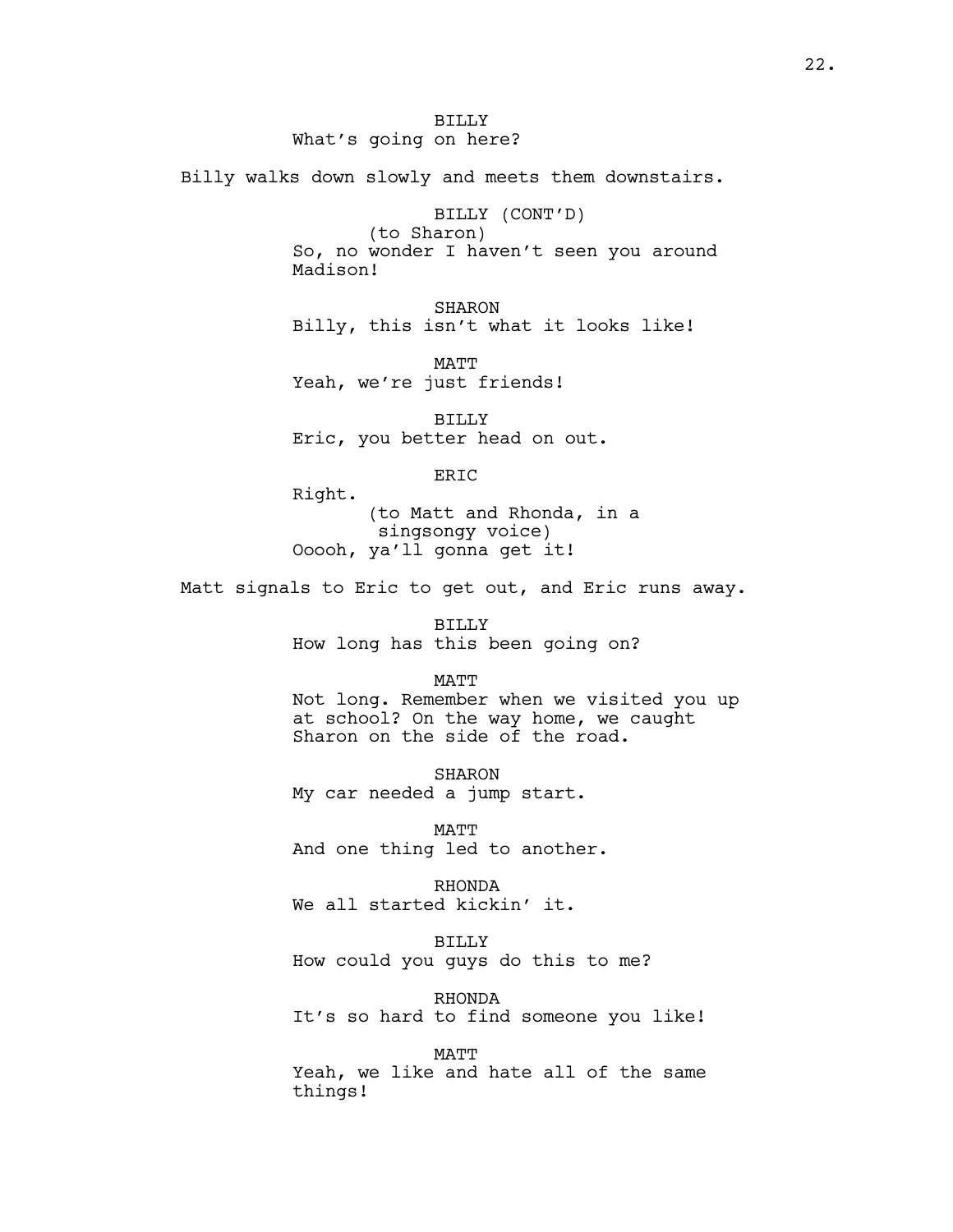(to Billy) They like going to the ballet with me! You don't even like that!

MATT

And she follows sports!

RHONDA And we hate it when people don't put punctuations in their posts!

MATT

It's like reading run-on sentences!

The three of them clamor in agreement.

BILLY I know all of that! Sharon, I'd like to talk to my parents, please.

SHARON

(sighs) Okay. But don't blame them. Blame me. Well, mostly blame them.

Matt and Rhonda signal to Sharon to get out, and she runs away.

BILLY

Now, look, this ain't normal!

RHONDA

Come on, Billy, can't you give her another chance?

MATT

At least until this weekend! The Cubs are coming to town, and she has tickets!

BILLY

No! She doesn't wanna marry me, so there's no future! Plus I'm dating Eleanor now!

MATT But, son, Eleanor's kind of a doofus.

BILLY

She is not!

RHONDA Will you just try to hear us out?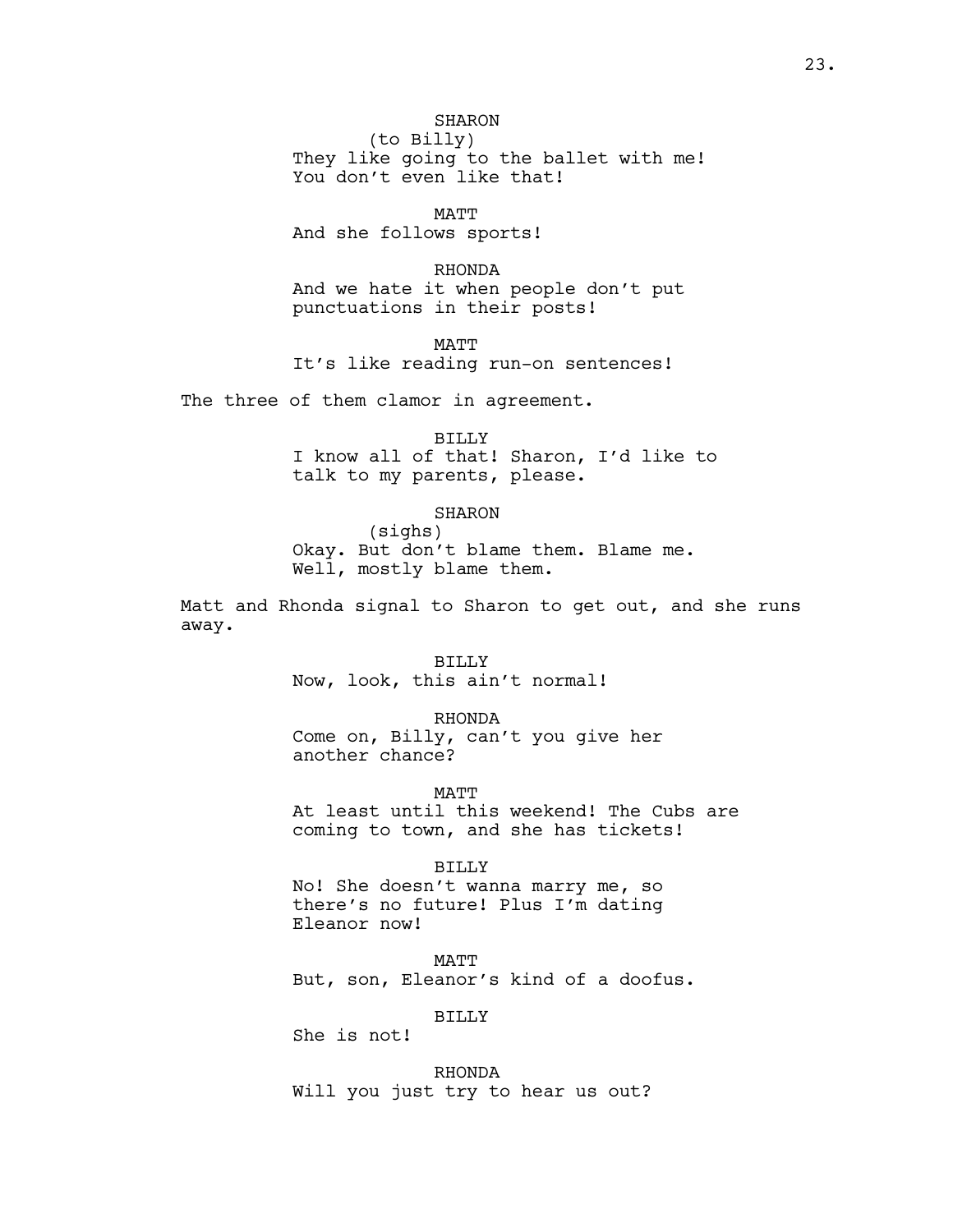BILLY

No! When a girl dumps me, she dumps the family. Now, I don't want ya'll seeing her anymore!

RHONDA

But, but...

## BILLY

No "buts"!

Billy walks back upstairs.

RHONDA (calling out to Billy and stomps) Ooooh, I hate you!

MATT

Calm down.

RHONDA Yeah, this is silly. It would make more sense if we were cheating.

MATT

Right. (pause) Wait, that's not an option, is it?

## RHONDA

No!

MATT I was just kidding!

Matt shifts his eyes away.

EXT. MCNAIR HOUSE - LATER

Eric walks to the front door. Berniece exits from it.

## ERIC Berniece, wait!

BERNIECE Is everything right with your parents?

ERIC Yeah, they'll be fine. How are the kids?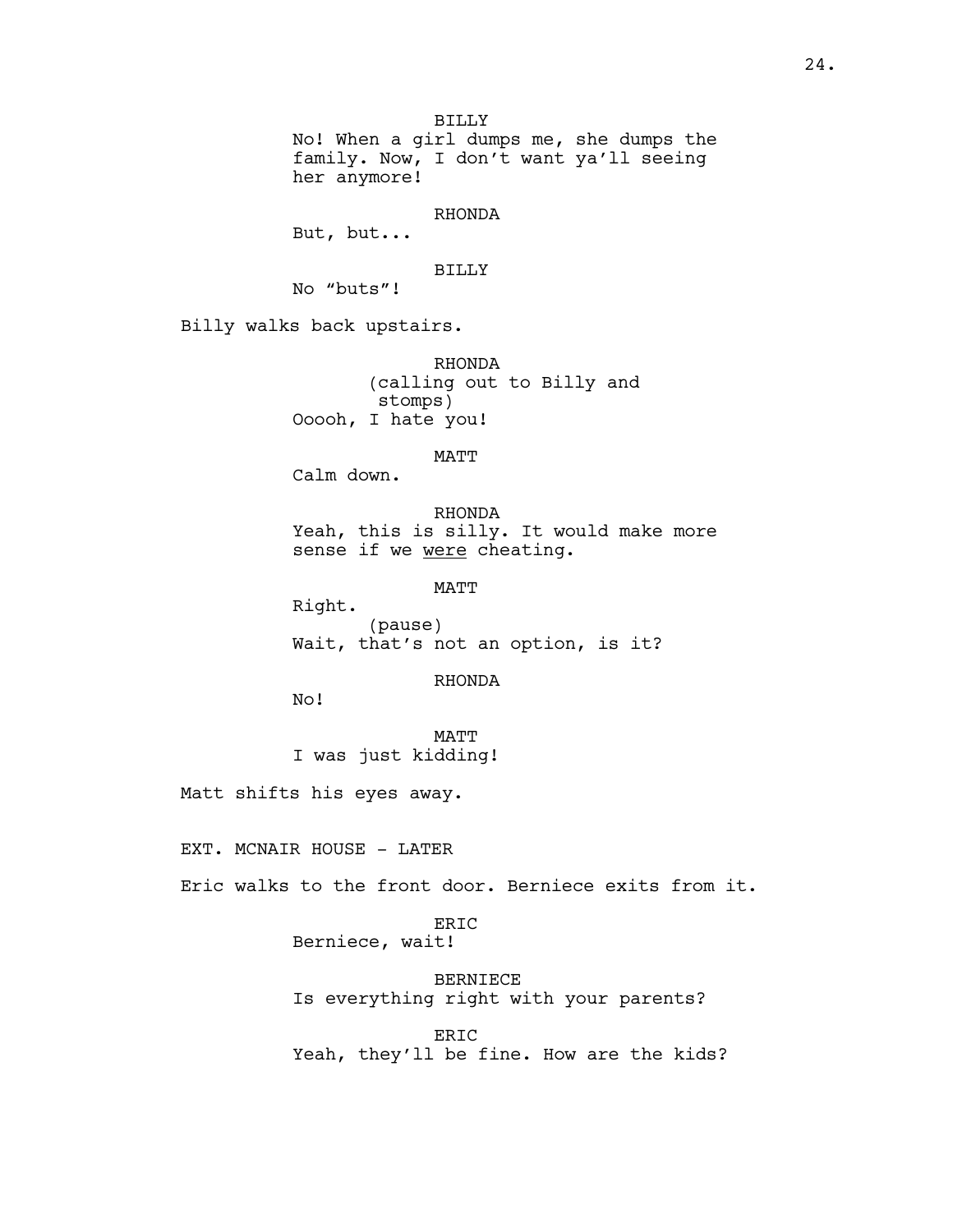### BERNIECE

I read Pablo a story, and he fell asleep. And after convincing Polly that I wasn't digging her, we did each other's hair.

ERIC

Well, thanks. Look, I'm sorry. I wanted everything to go right for our first date. You think we can have a do-over?

#### BERNIECE

Maybe.

She gives Eric a kiss on the lips.

ERIC (with a chuckle) Wow, these lips will never touch anything else.

Berniece chuckles.

ERIC (CONT'D) I better get inside and wait for Cynthia.

BERNIECE

Okay.

ERIC You know, I was positive that you wouldn't wanna see me anymore!

Eric goes inside and closes the door.

BERNIECE (stares at the door) No, I wanna have your babies.

Eric opens the door, and Berniece quickly looks in the other direction.

> ERIC Did you say something?

BERNIECE Yeah, I said, "Have a good night...baby!"

She quickly walks away. Eric goes back inside.

INT. TIMMY'S PLACE - DAY

Billy and Eleanor walk into the restaurant.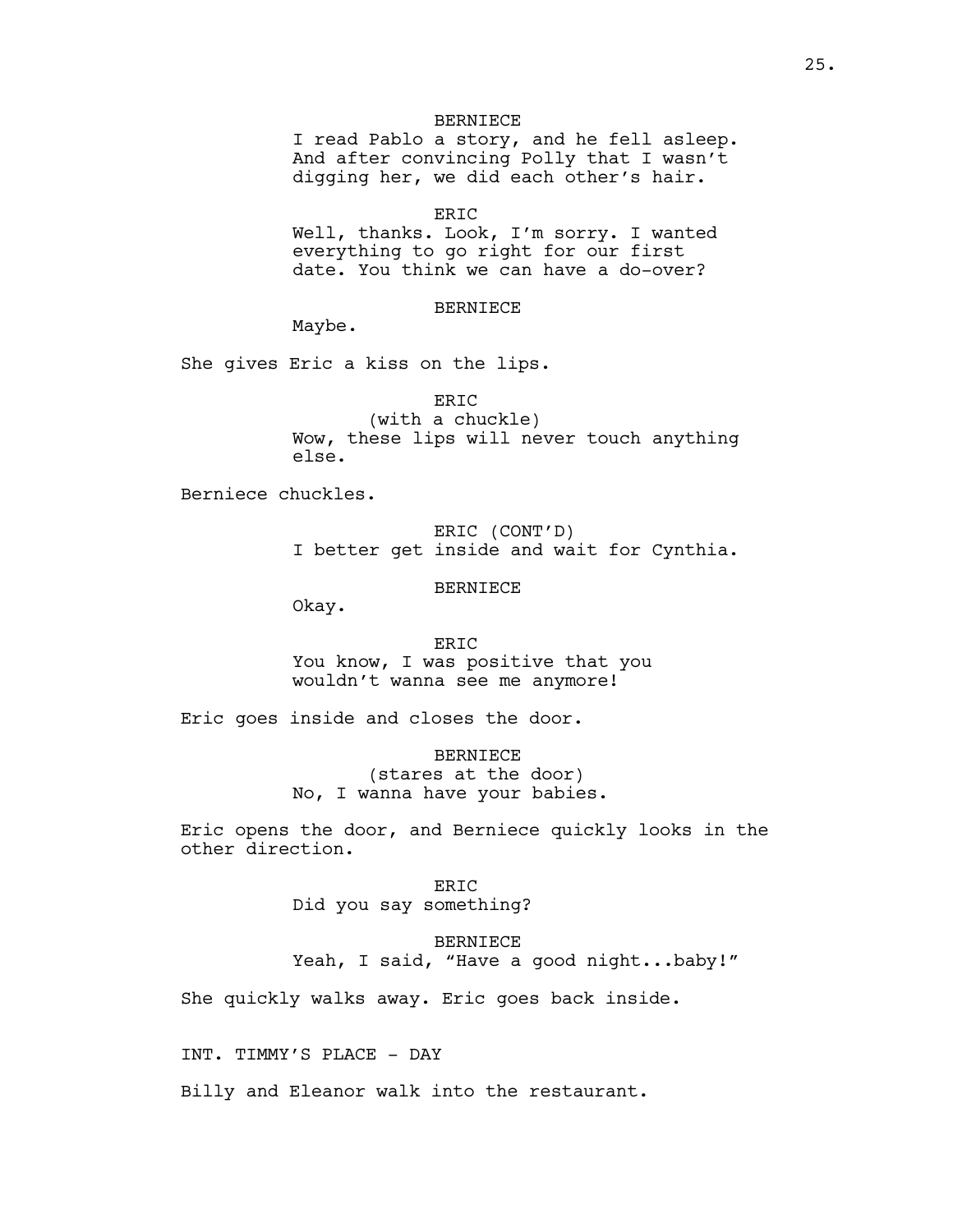BILLY It's a little packed today. Help me look for a table.

ELEANOR How about next to your family?

BILLY

Family? Where?

ELEANOR Isn't that them over there?

She points to a booth where Eric, Matt, Rhonda, and Sharon sit.

> BILLY Hold on a minute.

Billy walks over to their table.

BILLY (CONT'D) Mom, Matt, I thought we agreed that we wouldn't see Sharon anymore!

MATT Son, we'll be seeing her a lot more often now.

RHONDA

Especially you.

BILLY What do you mean?

Sharon gets up and approaches Billy.

SHARON Billy, I'm pregnant.

PAUSE.

Billy starts to walk back to Eleanor.

BILLY That's not my family!

MATT

Billy!

Billy turns back around. Eleanor joins him.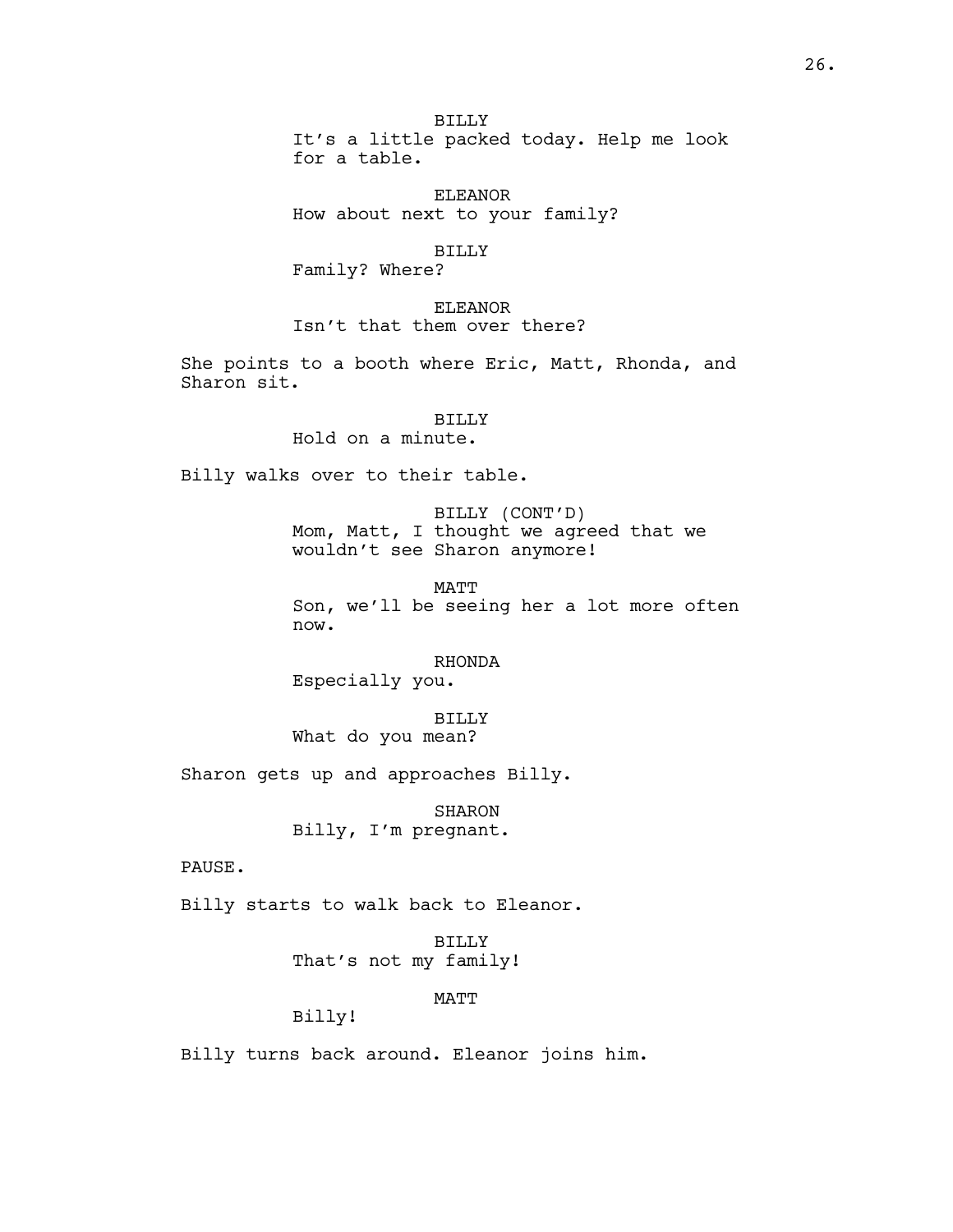Well, didn't you hear me? I'm pregnant. What do you got to say?

ELEANOR

(to Sharon) Well, what are you telling him for? You should be telling the baby's father!

Eleanor scoffs and rolls her eyes. Eric approaches Eleanor and looks disgusted.

ERIC

She is!

ELEANOR Wait, but that means... (pause) Oh, this isn't good! I'm outta here!

Eleanor runs away.

BILLY

Eleanor, wait! (sighs) Okay, Sharon, wait a minute. How do we even know the baby is mine?

SFX: Sharon GASPS, then PUNCHES Billy in the right arm.

SHARON I haven't been with anyone else!

BILLY

Oh, I find that hard to believe!

SFX: Sharon, Matt, and Rhonda PUNCH Billy in the right arm.

> BILLY (CONT'D) Ow! Okay, well, we can't keep it, so we'll have to get an abortion!

SFX: Sharon GASPS, then PUNCHES Billy again in the right arm.

> BILLY (CONT'D) (to Sharon) Will you stop it?!

ERIC (to Billy) You're doing great, by the way.